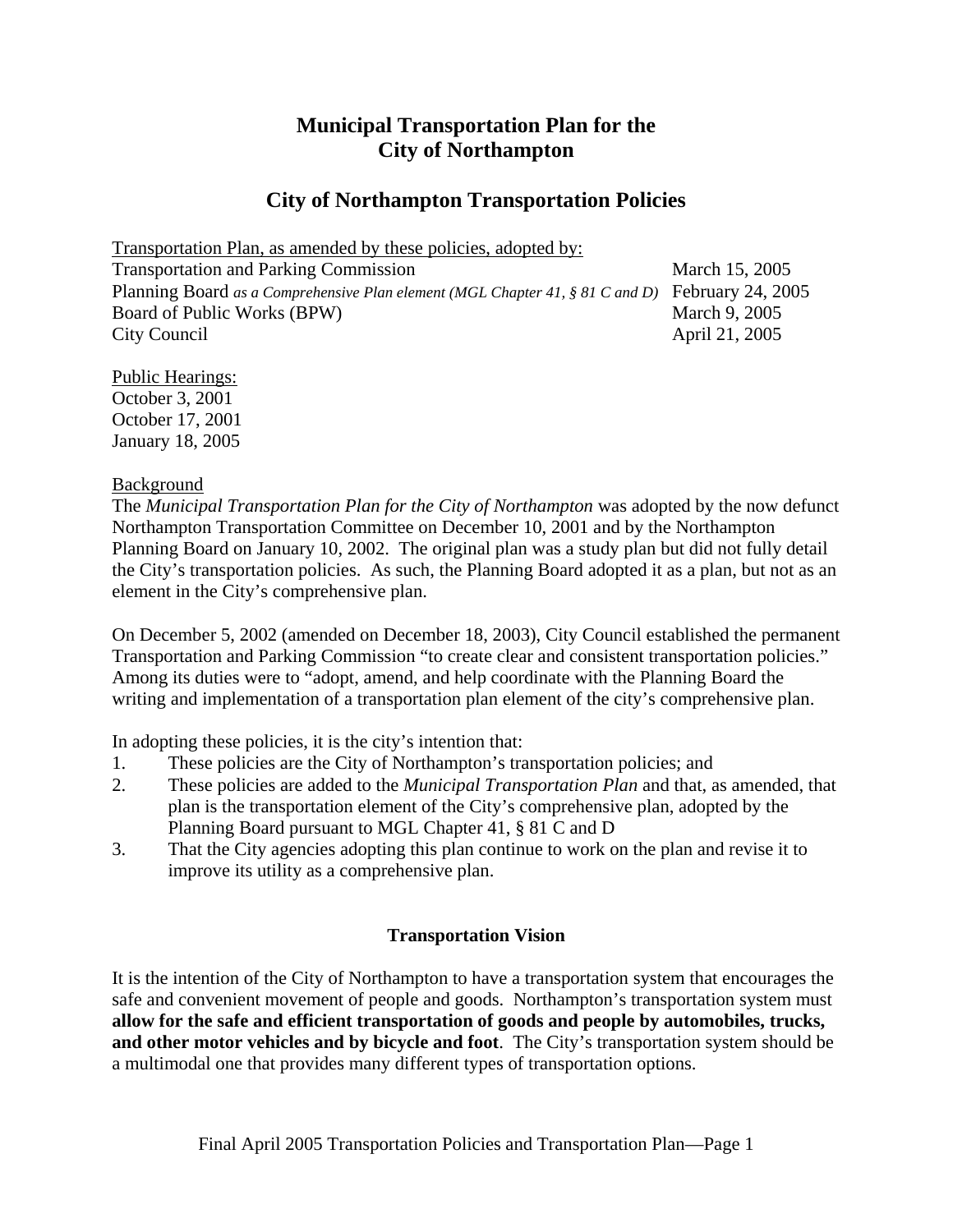The Northampton transportation system should support economic development in the City through targeted transportation system improvements and overall efficiency of the system. Further, flexibility and responsponsiveness to short-term project specific needs and long-term strategic economic strategies are important goals to the City. Transportation, as well as other public infrastructure, is a key element to economic growth in the City.

In Northampton, the majority of trips beyond a certain length and those involving the movement of goods are going to be by automobile, truck, and other motor vehicles. Intersections and streets must be designed for safe movements of all appropriate vehicles and should minimize, to the extent appropriate, travel times and idling times. Motor vehicle movement must, however, be designed to enhance the quality of life in the city and reduce risks to other modes of travel.

Northampton's transportation system **must encourage pedestrian, bicycle, and other nonmotorized travel**. Compared to vehicle travel, non-motorized travel is healthier, more environmentally sound, less damaging to neighborhoods, and less expensive. The City of Northampton is one of the most pedestrian and bicycle-friendly communities in the Pioneer Valley, with higher rates of bicycle and pedestrian trips for work and recreation than a majority of similar-sized communities in the country. Additional investments will provide dramatic returns in congestion mitigation, emission reductions, health, safety, economic development, quality of life, and opportunities for youth and those with limited resources. Non-motorized travel should be enhanced without creating undue barriers to traditional vehicular transportation.

Northampton's transportation system must **encourage transit**. Transit is more environmentally sound than other motor vehicle modes; it reduces congestion when it replaces single occupancy vehicles, and it provides an alternative for those without access to automobiles.

**Parking** for cars and for bicycles is an integral part of Northampton's transportation system. Urban core area vehicle parking must be adequate to avoid encouraging motor vehicle trips to sprawling areas with free and ample parking. Excessive parking, especially a sea of surface parking, however, can adversely harm the character of urban core areas, create dead areas in the urban fabric and can effectively discourage trips by any thing other than a motor vehicle.

**Transportation demand management,** which encourages alternatives to peak-hour single occupancy vehicle use, is critical to reduce air pollution and traffic congestion.

**Partners**

Public

PD OPD

#### **CORE TRANSPORTATION POLICIES Party responsible for ensuring policy is followed** 1. Ensure that safety is a primary goal in transportation improvements, systems, and operations, both to reduce crashes and to ensure that both vehicular and non-vehicular modes of DPW BPW T&PC

traffic are safe and attractive to all users on all roads. The Police shall make available an annual report on motor vehicle collisions,

## **City of Northampton Transportation Policies and actions**

Final April 2005 Transportation Policies and Transportation Plan—Page 2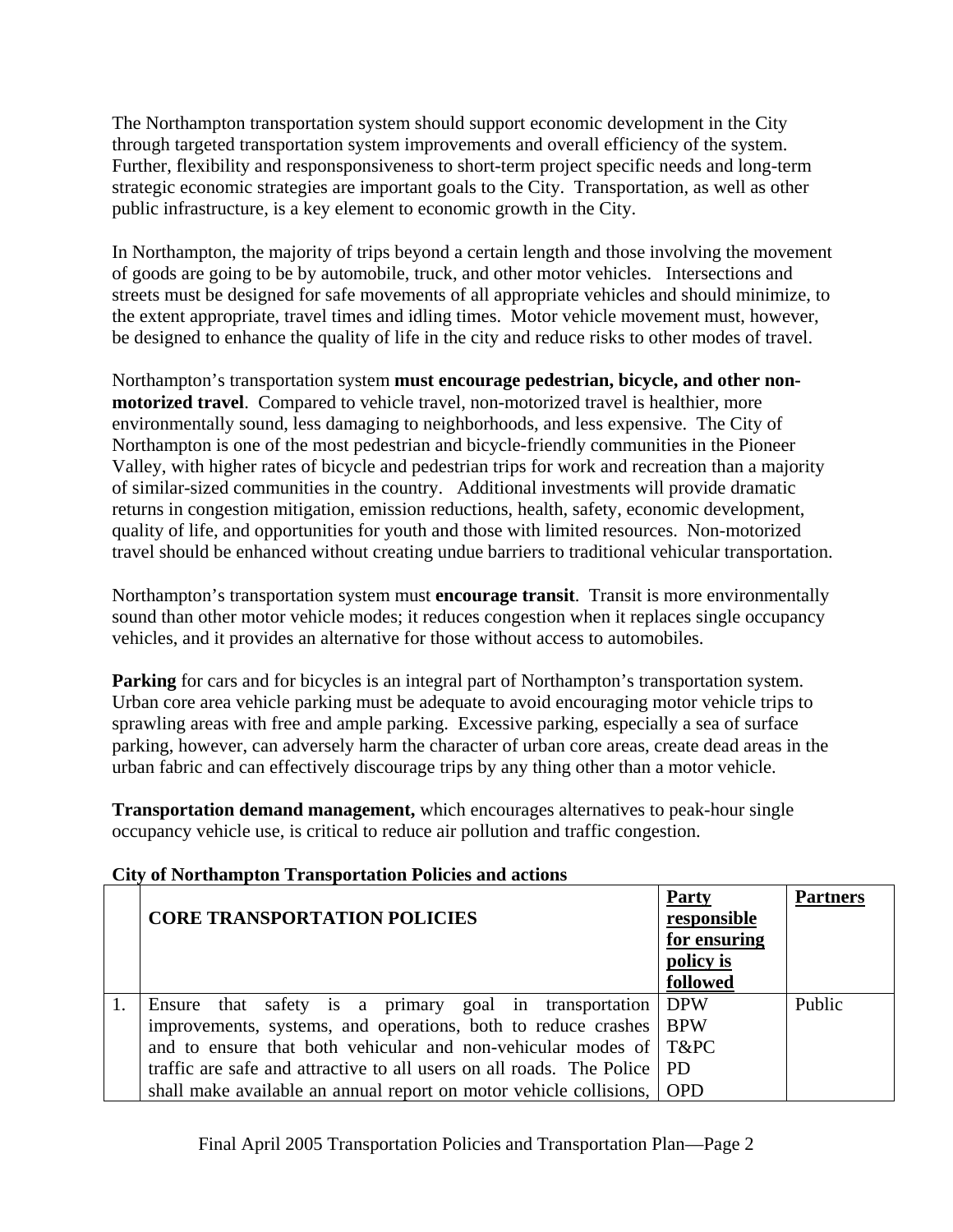|    | their location, and whether personal injury is involved.              | PB,        |            |  |
|----|-----------------------------------------------------------------------|------------|------------|--|
| 2. | Ensure that the needs of bicycle, pedestrian, and other non-          | Mayor      |            |  |
|    | motorized vehicles as well as transit services are considered and     | Council    |            |  |
|    | addressed in the design, construction, and management of every        |            |            |  |
|    |                                                                       |            |            |  |
|    | project affecting the transportation system.                          |            |            |  |
| 3. | Ensure that environmental impacts are considered and adverse          |            |            |  |
|    | effects are minimized on all transportation project.                  |            |            |  |
| 4. | Ensure that economic development implications are considered          | Mayor      | <b>PB</b>  |  |
|    | and balanced with other City goals in all transportation policies,    | <b>DPW</b> | <b>OPD</b> |  |
|    | decisions, and improvements.                                          |            | <b>BPW</b> |  |
|    |                                                                       |            | T&PC       |  |
| 5. | Review the Transportation Plan every two years. Amend the plan        | T&PC       | Mayor      |  |
|    | as needed based on experience and planning. Amendments should         | PB         |            |  |
|    | be approved by the same boards who approved the original plan         | <b>BPW</b> |            |  |
|    |                                                                       | Council    |            |  |
|    |                                                                       |            |            |  |
|    | <b>ROADWAY AND INTERSECTION POLICIES</b>                              |            |            |  |
| 6. | Maintain an in-house pavement management system to inform             | <b>DPW</b> | <b>BPW</b> |  |
|    | pavement management decisions and ensure an objective decision        |            |            |  |
|    | making process.                                                       |            |            |  |
| 7. | Design roadway improvements with consideration that "a bicyclist      | <b>DPW</b> | <b>BPW</b> |  |
|    | should be expected to be riding on any roadway {and a pedestrian      |            |            |  |
|    |                                                                       |            |            |  |
|    | walking along the roadway}, and therefore should be                   |            |            |  |
|    | accommodated" (Building Better Bicycling, MassHighway, 1999).         |            |            |  |
| 8. | Ensure catch basin covers are in a "bicycle-safe" format.             | <b>DPW</b> |            |  |
| 9. | Undertake the following in all intersection studies and designs:      | <b>DPW</b> | <b>BPW</b> |  |
|    | Minimize queuing times at intersections (and therefore<br>$\bullet$   |            | T&PC       |  |
|    | vehicle emissions) while ensuring that intersections are              |            | <b>PB</b>  |  |
|    | pedestrian and bicycle friendly.                                      |            | <b>OPD</b> |  |
|    | Design for appropriate truck movements consistent with<br>$\bullet$   |            | Mayor      |  |
|    | truck needs and MassHighway requirements while                        |            |            |  |
|    | exploring options that avoid excessively wide                         |            |            |  |
|    | intersections, including the use of mountable curbs.                  |            |            |  |
|    | The suitability of roundabouts and mini-roundabouts will<br>$\bullet$ |            |            |  |
|    | be evaluated during the preliminary engineering analysis              |            |            |  |
|    | for all intersections being considered for significant                |            |            |  |
|    | reconstruction, realignment, signalization, and four-way              |            |            |  |
|    | stops. Roundabouts are the favored intersection treatment             |            |            |  |
|    |                                                                       |            |            |  |
|    | for safety, efficiency, and environmental reasons, when               |            |            |  |
|    | appropriate. The Board of Public Works and the                        |            |            |  |
|    | Transportation and Parking Commission shall be consulted              |            |            |  |
|    | before making any determination not to add a roundabout               |            |            |  |
|    | or mini-roundabout. (See Appendix C, Roundabout                       |            |            |  |
|    | Evaluation.)                                                          |            |            |  |
|    | Ensure that all new and existing traffic signals incorporate<br>٠     |            |            |  |
|    | audible pedestrian signals (dedicated pedestrian-only                 |            |            |  |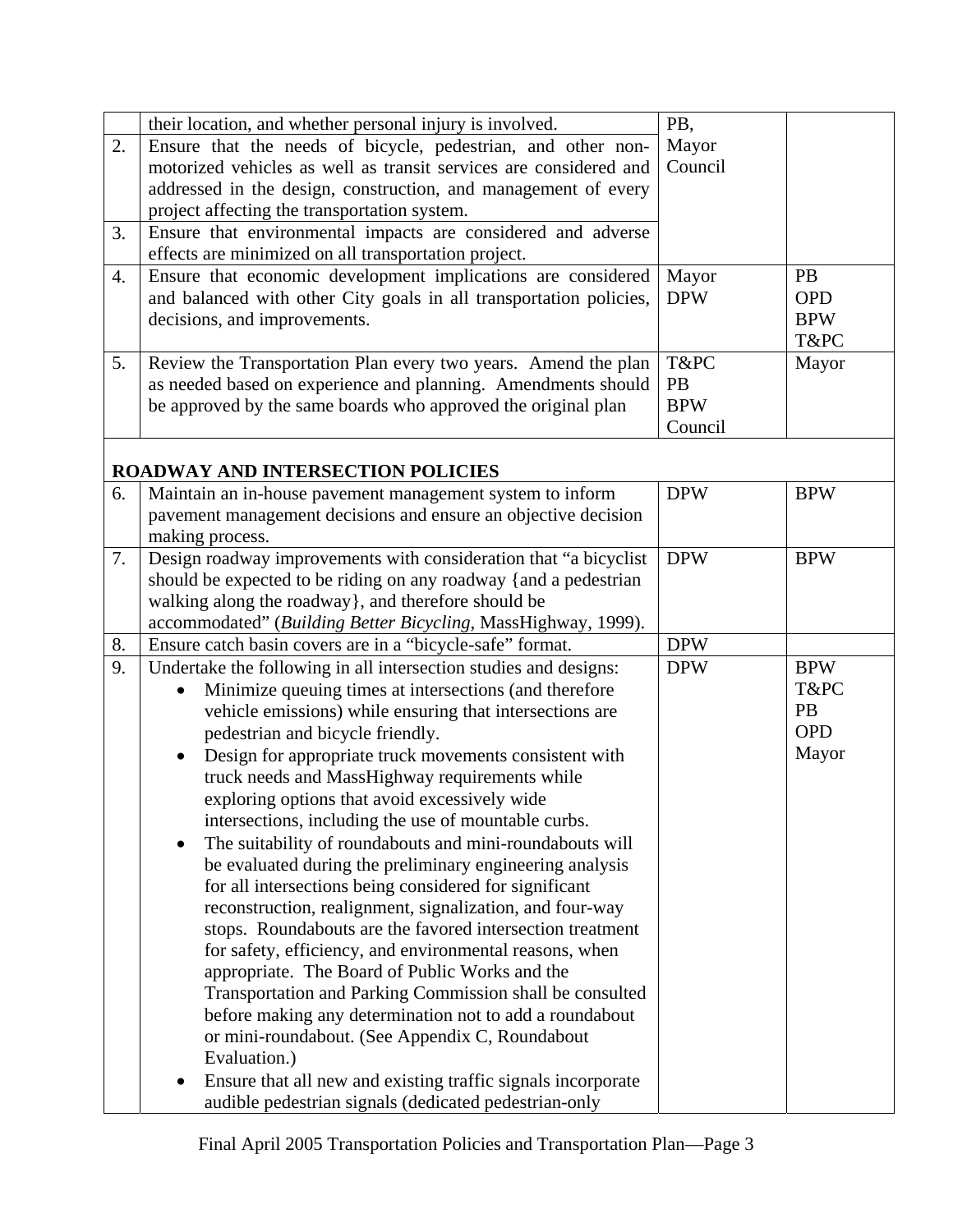|     | phase, pedestrian activated pedestrian-only phase, or a<br>shared phase). Create a prioritized list of existing traffic<br>signals where pedestrian signals are desired. Installation of<br>pedestrian signals shall be made as funding becomes<br>available. When no pedestrian infrastructure (sidewalks)<br>currently exists, traffic signal equipment shall be installed<br>that will allow for future pedestrian signalization. In<br>deciding what kind of traffic signal to use, consider shared<br>pedestrian phases (where pedestrians cross with parallel<br>vehicle traffic allowing for shorter cycle cycles and less                                                                  |                                        |                                        |
|-----|----------------------------------------------------------------------------------------------------------------------------------------------------------------------------------------------------------------------------------------------------------------------------------------------------------------------------------------------------------------------------------------------------------------------------------------------------------------------------------------------------------------------------------------------------------------------------------------------------------------------------------------------------------------------------------------------------|----------------------------------------|----------------------------------------|
| 10. | frustration).<br>Share relevant crash data with other city boards and departments<br>whenever requested.                                                                                                                                                                                                                                                                                                                                                                                                                                                                                                                                                                                           | <b>PD</b>                              | <b>DPW</b><br><b>OPD</b><br>T&PC       |
| 11. | When funds become available, prepare a sign inventory and<br>implement plan to bring signage and crosswalks into conformance<br>with the Manual of Uniform Traffic Control Devices (MUTCD).<br>Signage related to marked crosswalks is the first priority.                                                                                                                                                                                                                                                                                                                                                                                                                                         | <b>DPW</b>                             |                                        |
| 12. | Layout new City streets to avoid creating cul-de-sacs and dead<br>ends when possible and instead create a network of streets. Dead<br>end streets, while desirable to some residents, add significantly to<br>the delivery of city services and increases traffic flows to other<br>local streets. Design streets to avoid creating new high-speed<br>short cuts through residential neighborhoods.                                                                                                                                                                                                                                                                                                | PB                                     | <b>OPD</b><br><b>DPW</b><br><b>BPW</b> |
| 13. | Clear snow to provide safe driving conditions. The level of<br>service available will be based on the resources the city is able and<br>willing to allocate                                                                                                                                                                                                                                                                                                                                                                                                                                                                                                                                        | <b>DPW</b>                             | <b>BPW</b><br>Mayor<br>Council         |
| 14. | Traffic congestion problems should generally be addressed by<br>providing and enhancing alternatives to single-occupancy vehicles,<br>rather than by adding roads or road lanes. The long-term effect on<br>"induced traffic" (individuals' decision to drive on a particular road<br>or route encouraged by perceived low congestion) should be<br>carefully considered whenever roadways are reconfigured or<br>widened in an attempt to relieve congestion. When enhancing<br>intersections, as opposed to roadways, the City's goal is to avoid<br>inducing additional traffic while reducing intersection queuing<br>times, to avoid polluting idling and to allow smooth flow of<br>traffic. | T&PC<br><b>BPW</b><br>PB<br><b>OPD</b> | Mayor<br>Council                       |
| 15. | Roadways should be designed to be environmentally sensitive, to<br>the extent feasible, with elements such as tree belts and curbs<br>designed to improve the human environment and reduce impact on<br>the natural environment.                                                                                                                                                                                                                                                                                                                                                                                                                                                                   | <b>DPW</b>                             | <b>BPW</b>                             |
| 16. | DPW should provide the T&PC, BPW, Mayor, and City Council<br>with annual lists of street and intersections which are planned for<br>design or construction to aid in multi-board/department<br>communications.                                                                                                                                                                                                                                                                                                                                                                                                                                                                                     | <b>DPW</b>                             | T&PC<br><b>BPW</b><br>Mayor<br>Council |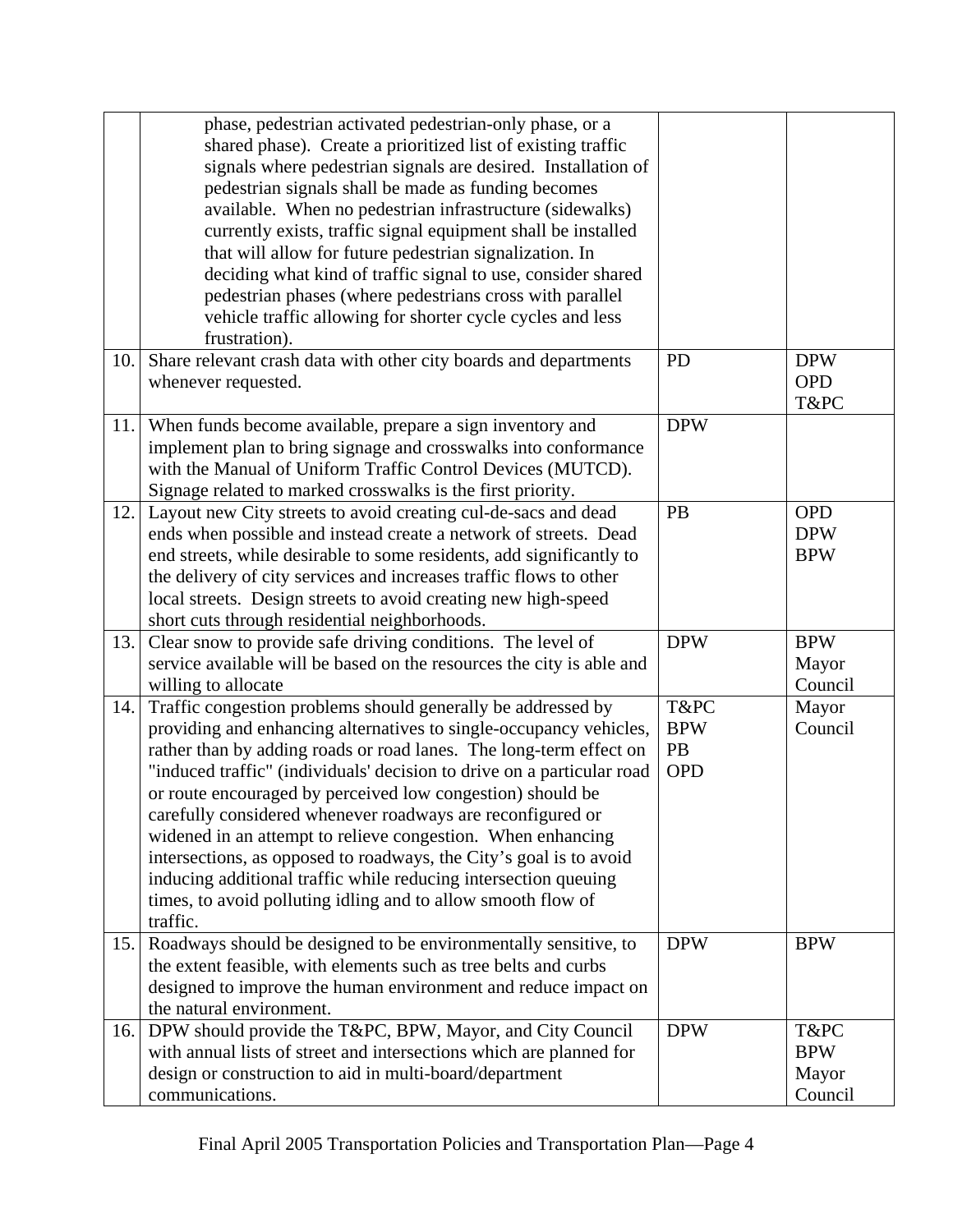|      | <b>TRAFFIC CALMING</b>                                               |            |            |
|------|----------------------------------------------------------------------|------------|------------|
| 17.1 | Examine all unsafe intersections, areas of excessive speeds, and     | T&PC       | Mayor      |
|      | areas where neighborhoods perceive a loss of quality of life to      | <b>DPW</b> | Council    |
|      | consider possible traffic calming efforts. Adopt a policy for        | <b>BPW</b> |            |
|      | identifying areas which need traffic calming (see Transportation     | PB         |            |
|      | Plan).                                                               | <b>OPD</b> |            |
| 18.  | Develop and implement traffic calming models and standards for       | <b>PB</b>  | <b>DPW</b> |
|      | subdivision and zoning major site plan approval regulations.         | <b>OPD</b> | <b>BPW</b> |
|      |                                                                      |            | Mayor      |
| 19.  | Ensure that the design of all new, reconstructed, and reclaimed      | <b>DPW</b> | Mayor      |
|      | streets considers incorporating appropriate traffic calming          | <b>BPW</b> | <b>PD</b>  |
|      | measures, in consultation with the Board of Public Works and the     | T&PC       |            |
|      | Transportation and Parking Commission.                               |            |            |
| 20.  | Implement traffic calming measures on projects listed in Appendix    | <b>DPW</b> | Mayor      |
|      | A (as it may be amended from time to time). Revise Appendix A        | <b>BPW</b> | <b>PD</b>  |
|      | to develop a more complete list of where traffic calming measures    | T&PC       |            |
|      | might be needed within the city. Use first few projects to develop   |            |            |
|      | traffic calming model (both methods and community outreach and       |            |            |
|      | involvement) that can be used elsewhere in the city.                 |            |            |
|      |                                                                      |            |            |
|      | <b>SIDEWALKS</b>                                                     |            |            |
| 21.1 | Ensure that all new privately-built streets include sidewalks,       | PB         | <b>OPD</b> |
|      | consistent with the Northampton Subdivision Regulations. When        |            | <b>DPW</b> |
|      | feasible and practical, concrete sidewalks on two sides of a street  |            |            |
|      | are desirable.                                                       |            |            |
| 22.  | Ensure that all developers provide sidewalks when necessary to       | PB         | <b>OPD</b> |
|      | serve their projects.                                                |            | <b>DPW</b> |
| 23.  | Ensure that all new and reconstructed streets include sidewalks      | <b>DPW</b> | T&PC       |
|      | unless right-of-way or engineering issues or the rural nature (based | <b>BPW</b> |            |
|      | on projected traffic and development density when the street is      |            |            |
|      | built-out) of a street makes it not feasible. When sidewalks are     |            |            |
|      | installed, no consultation with the Board of Public Works or         |            |            |
|      | Transportation and Parking Commission is necessary. Otherwise,       |            |            |
|      | the Board of Public Works and the Transportation and Parking         |            |            |
|      | Commission shall be consulted before any determination is made       |            |            |
|      | not to add such a sidewalk.                                          |            |            |
| 24.  | Add wheelchair ramps and pavement markings necessary to make         | <b>DPW</b> | Mayor      |
|      | all sidewalks accessible for people with mobility disabilities.      | <b>OPD</b> |            |
| 25.  | Create and update a prioritized list of routes where sidewalks are   | <b>DPW</b> | <b>BPW</b> |
|      | desired, ready to take advantage of funding and construction         | T&PC       | <b>OPD</b> |
|      | opportunities. (See current list in Appendix A.)                     | School     | Mayor      |
|      |                                                                      |            | Council    |
| 26.  | Create and update a prioritized list of routes where curb            | <b>DPW</b> | School     |
|      | extensions, raised intersections and other sidewalk improvements     | T&PC       | <b>OPD</b> |
|      | are desired, ready to take advantage of funding and construction     |            | Mayor      |
|      | opportunities. (See current list in Appendix A.) Install such        |            | Council    |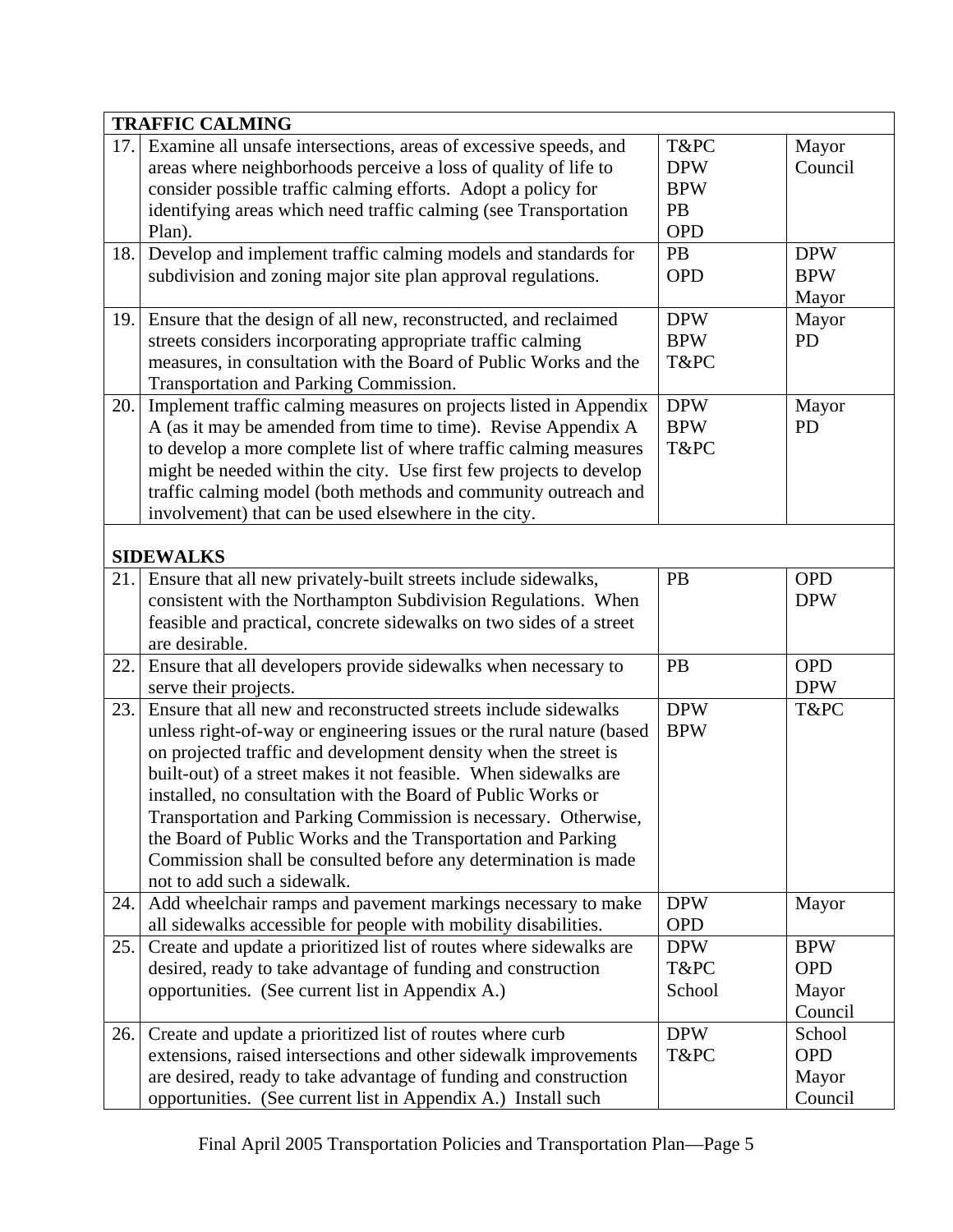|     | improvements as funding allows.                                                                                                           |            |            |
|-----|-------------------------------------------------------------------------------------------------------------------------------------------|------------|------------|
| 27. | Submit a Capital Improvements request for a sidewalk                                                                                      | <b>DPW</b> | Mayor      |
|     | management program modeled on the successful pavement                                                                                     | <b>BPW</b> | Council    |
|     | management program to inventory sidewalks, sidewalk conditions,                                                                           |            |            |
|     | sidewalk usage, and to identify priorities for new or restored                                                                            |            |            |
|     | sidewalks. Consider whether Chapter 90 monies should be used                                                                              |            |            |
|     | for sidewalks or remain committed only for street improvements.                                                                           |            |            |
| 28. | Prioritize streets for sidewalks where 1) vehicle/pedestrian                                                                              | <b>DPW</b> | <b>OPD</b> |
|     | conflicts are prevalent or that will 2) serve commercial areas, 3)                                                                        | <b>BPW</b> | School     |
|     | serve children on their journey to school, and 4) reduce the need                                                                         | T&PC       | <b>PD</b>  |
|     | for school buses. Ensure that all reclaimed streets on the                                                                                |            | Mayor      |
|     | prioritized list shall include sidewalks unless right-of-way or                                                                           |            | Council    |
|     | engineering issues make it infeasible. The Board of Public Works                                                                          |            |            |
|     | and the Transportation and Parking Commission shall be consulted                                                                          |            |            |
|     | before any determination is made not to add such a sidewalk. The                                                                          |            |            |
|     | current prioritized list is attached as an Appendix and shall be                                                                          |            |            |
|     | amended from time to time.                                                                                                                |            |            |
|     |                                                                                                                                           |            |            |
| 29. | Educate the public and enforce requirements to ensure the safety                                                                          | PD         | Mayor      |
|     | of sidewalks, including existing requirements that property owners                                                                        | <b>DPW</b> |            |
|     | abutting sidewalks:                                                                                                                       | Parking    |            |
|     | Clear snow from sidewalks after a storm, with a priority on                                                                               |            |            |
|     | sidewalks in commercial areas and along arterial and collector                                                                            |            |            |
|     | streets (Section 19-19, Northampton Code of Ordinances); and                                                                              |            |            |
|     | Control brush from growing over sidewalks or blocking<br>$\bullet$                                                                        |            |            |
|     | visibility at intersections.                                                                                                              |            |            |
|     |                                                                                                                                           |            |            |
| 30. | BICYCLE AND MULTI-USE TRAVEL AND FACILITIES                                                                                               | <b>OPD</b> | <b>BPW</b> |
|     | Develop a comprehensive city-wide bicycle system including                                                                                | <b>DPW</b> | T&PC       |
|     | existing and planned off-road bicycle paths, on-road bicycle lanes,                                                                       |            | Mayor      |
|     | and safe on-road bicycle routes. On-road bicycle routes and lanes                                                                         |            | Council    |
|     | that provide direct access to the growing rail-trail network and to<br>urban core areas should receive a high priority. The system should |            |            |
|     | include supporting services, such as signage, bicycle storage, and                                                                        |            |            |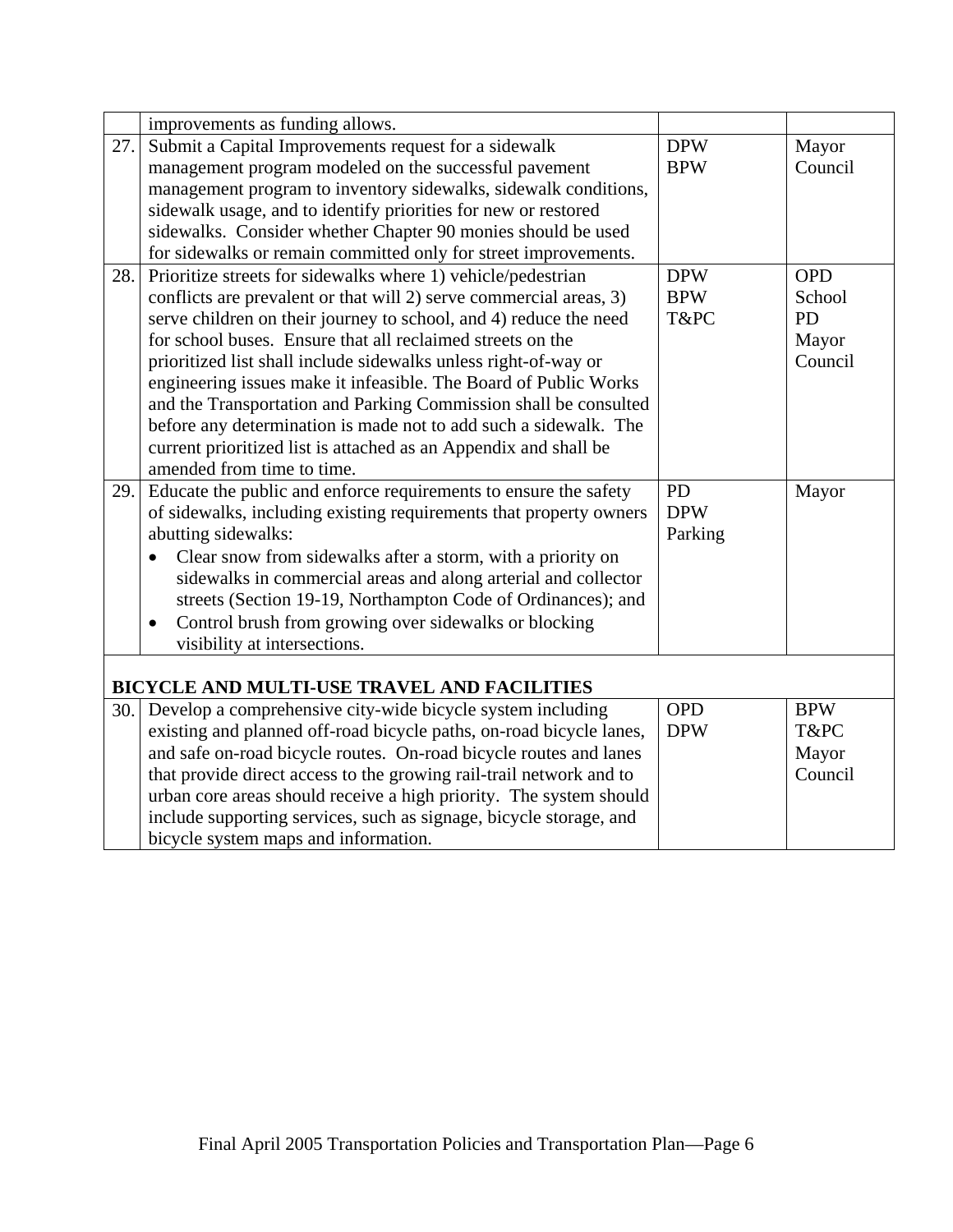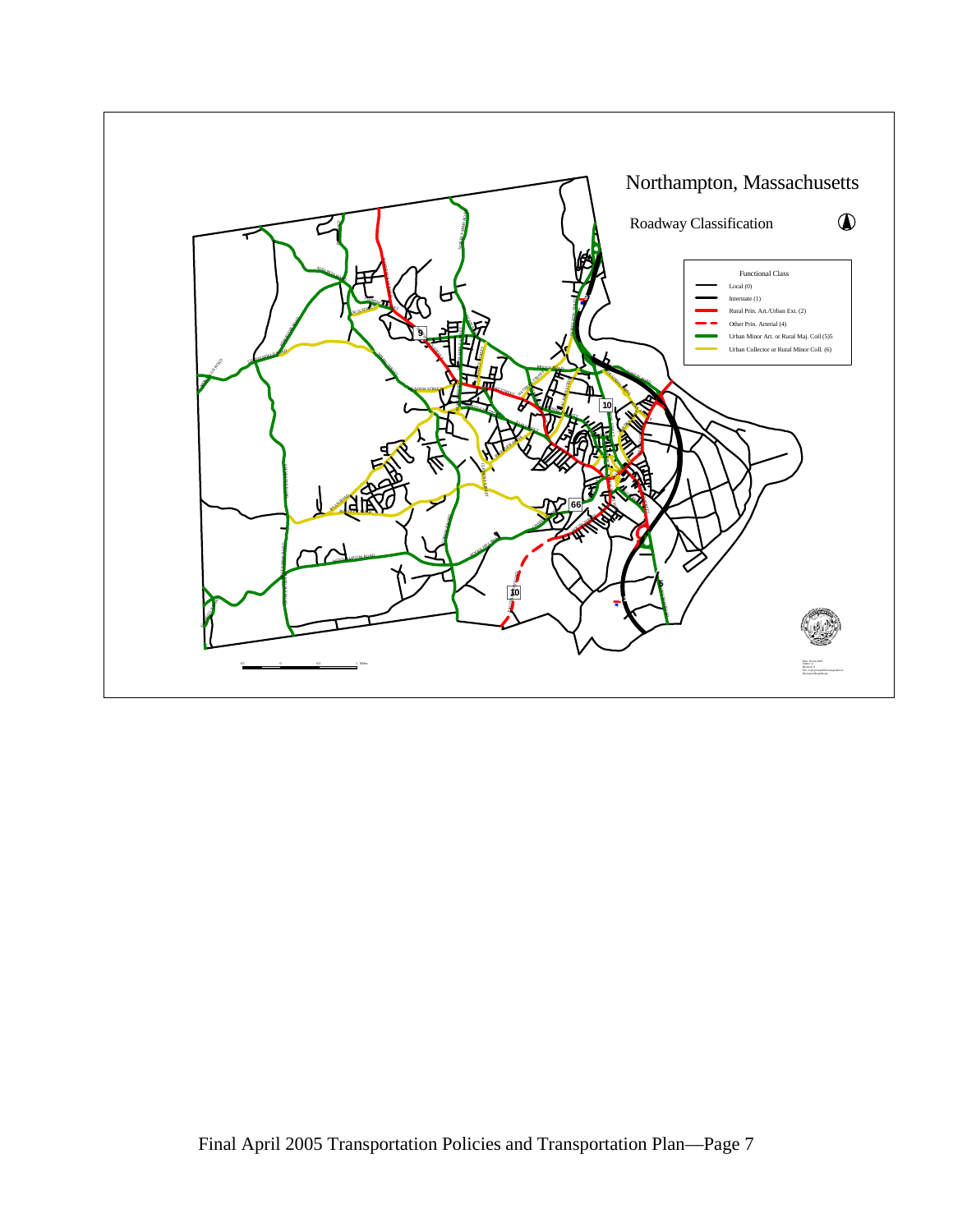| 31. | Strive to add marked bicycle lanes to all surface arterial, collector,     | <b>DPW</b> | <b>BPW</b> |
|-----|----------------------------------------------------------------------------|------------|------------|
|     | and federal aid roads whenever feasible (i.e., all surface roads           |            | T&PC       |
|     | except local roads.). See Roadway Classification map above.                |            | Mayor      |
|     |                                                                            |            | Council    |
|     | When bike lane standards cannot be accommodated, investigate               |            | <b>OPD</b> |
|     | adding marked shoulders to provide the best accommodation                  |            | <b>PB</b>  |
|     | feasible for bicyclists. (See Appendix, Bicycle Lane Design                |            |            |
|     | Guidelines).                                                               |            |            |
|     | When arterials and collectors are constructed, reconstructed or            |            |            |
|     | reclaimed, add bicycle lanes unless a consensus is reached that            |            |            |
|     | right-of-way issues make it infeasible.                                    |            |            |
|     | When arterials and collectors that are at least 30 feet wide are           |            |            |
|     | restriped, add bicycle lanes unless safety issues make it                  |            |            |
|     | infeasible. (See lane width inventory the Transportation Plan's            |            |            |
|     | "Bicycle Level of Service Evaluation.")                                    |            |            |
|     | Identified priority corridors for bike lane investigation and<br>$\bullet$ |            |            |
|     | improvement are 1) King Street-- (see VHB King Street                      |            |            |
|     | Corridor Study); 2) Bridge Street—the city maintained section;             |            |            |
|     | 3) South Street-- improving the bicycle lane layout, markings              |            |            |
|     | and signage; 4) Elm Street-- maintaining the bicycle lane                  |            |            |
|     | layout and crosswalks; 5) Elm Street/Locust Street, Main                   |            |            |
|     | Street, Florence--extend the bicycle lane.                                 |            |            |
|     | Create an ordinance prohibiting parking in a bike lane.<br>$\bullet$       |            |            |
|     | When bike lanes are installed, no consultation is necessary                |            |            |
|     | with the BPW or T&PC. Otherwise, consult BPW and T&PC                      |            |            |
|     | BEFORE any determination is made not to add bicycle lanes                  |            |            |
|     | and improvements identified herein.                                        |            |            |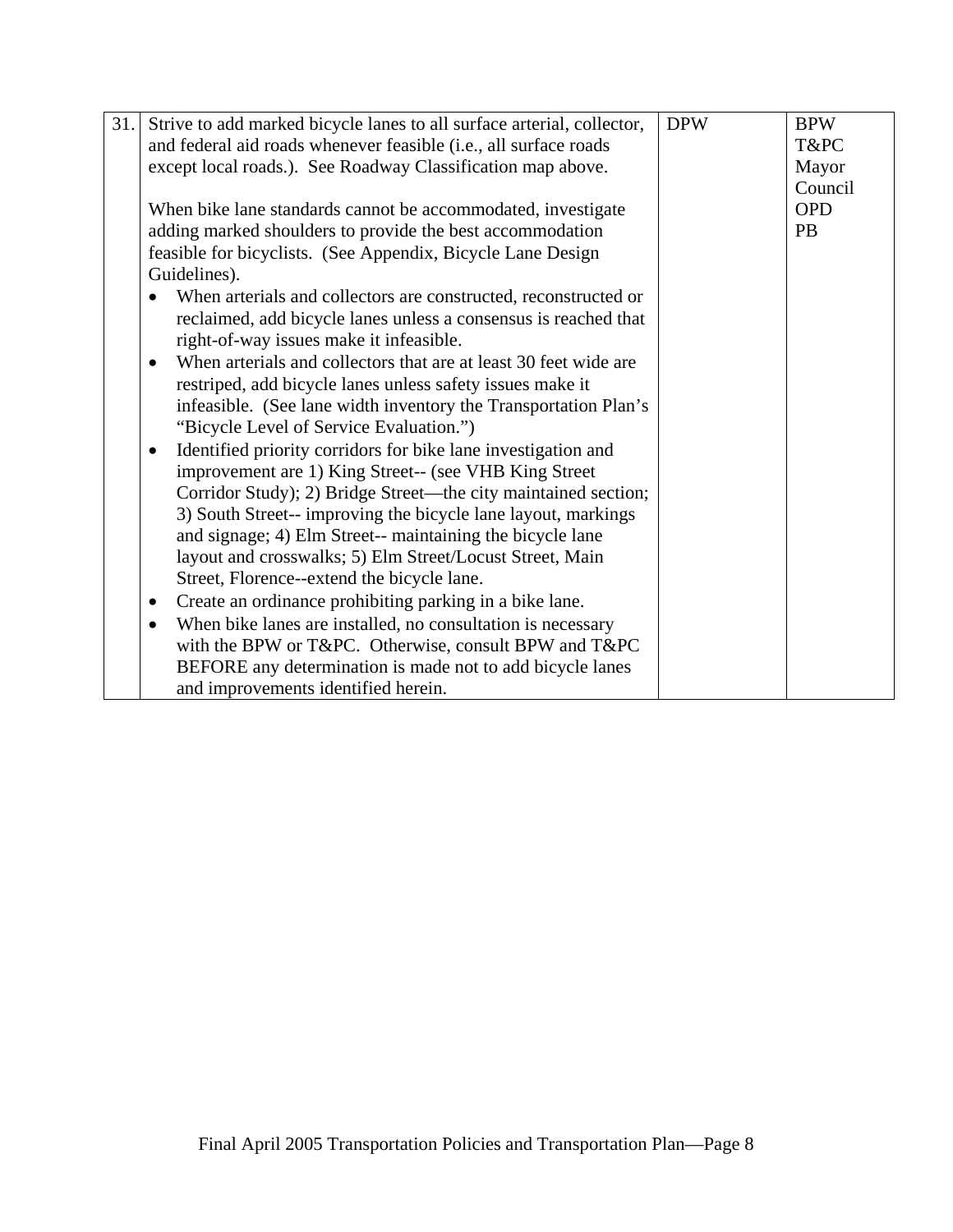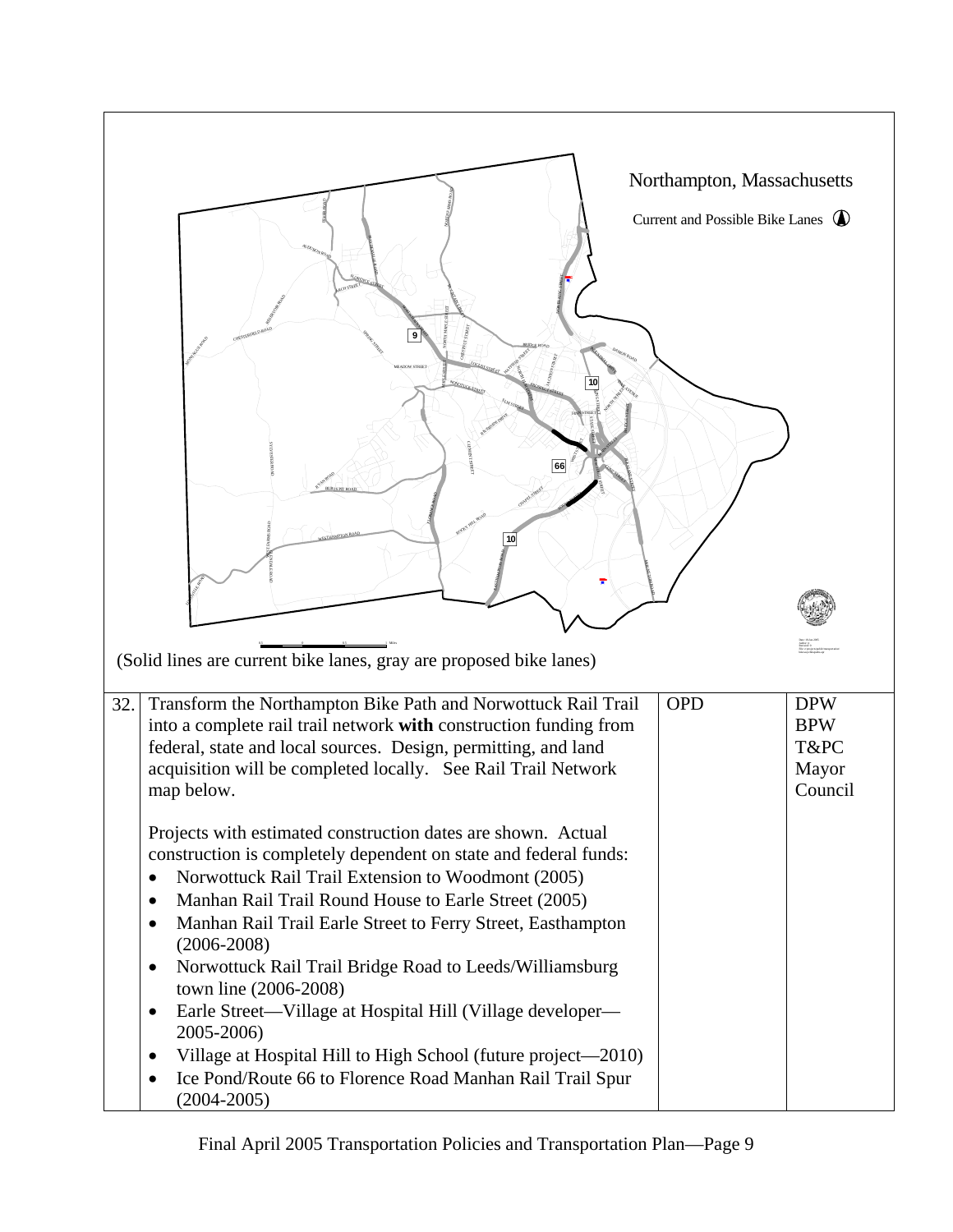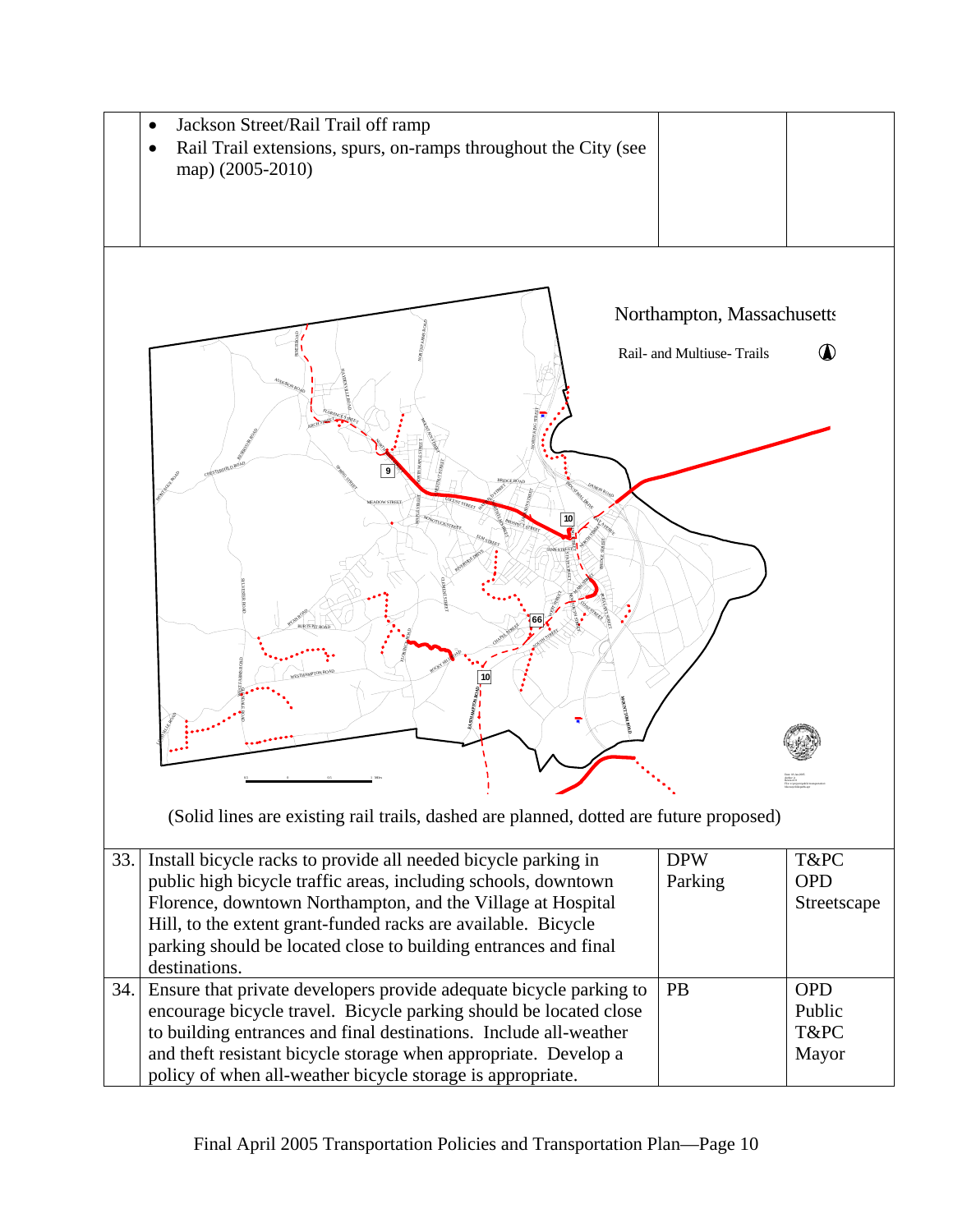| 35.  | Obtain funds and install bicycle lockers and improve utilization of     | <b>OPD</b> | T&PC        |
|------|-------------------------------------------------------------------------|------------|-------------|
|      | existing bicycle lockers.                                               | Recreation | Parking     |
| 36.  | Educate the public about the rights and responsibilities of             | <b>PD</b>  | T&PC        |
|      | bicyclists, to the extent that financial resources allow. Consider a    | School     |             |
|      | bicycle safety curriculum at all school levels. Maintain web-based      |            |             |
|      | information on transportation facilities and transportation users'      |            |             |
|      | rights and responsibilities. Consider use of community television       |            |             |
|      | channel and newspapers to carry relevant stories and public             |            |             |
|      | service announcements.                                                  |            |             |
|      | <b>PUBLIC TRANSIT</b>                                                   |            |             |
| 37.1 | Ensure higher visibility and better information about public transit    | T&PC       | <b>PVTA</b> |
|      | stops.                                                                  |            | Mayor       |
| 38.  | Encourage efficient transit by locating bus stops directly on major     | T&PC       | <b>PVTA</b> |
|      | transit routes and discouraging turn-offs into private developments     | <b>PB</b>  | Mayor       |
|      | (e.g. shopping centers) when such turn-offs increase transit time.      |            | <b>OPD</b>  |
| 39.  | Continue to work with PVTA and PVPC to consider a centralized           | Parking    | <b>PVTA</b> |
|      | public transit or multi-modal facility in Northampton.                  | T&PC       | <b>OPD</b>  |
|      |                                                                         | Mayor      |             |
|      | 40. Work with federal and state governments to ensure appropriate       | Mayor      | <b>PVTA</b> |
|      | funding and levels of service for public transit.                       | Council    | T&PC        |
|      | <b>PARKING</b>                                                          |            |             |
| 41.  | Implement the recommendations of the Central Business District          | Parking    | T&PC        |
|      | Parking Needs Study for parking demand mitigation, parking              | Mayor      | Chamber     |
|      | supply optimization, and parking supply shortfall.                      |            |             |
| 42.  | Maximize the utilization of existing parking facilities and take        | Parking    | T&PC        |
|      | other measures to reduce the need for new parking facilities while      |            | <b>OPD</b>  |
|      | still encouraging the public to come downtown. Ensure high              |            | Mayor       |
|      | quality customer service and convenience of use to serve visitors       |            | Chamber     |
|      | to Northampton and ensure maximum system utilization.                   |            |             |
| 43.1 | Explore the development of a second structured parking facility         | Parking    | T&PC        |
|      | downtown (deck or garage) to address parking shortfalls and allow       | Mayor      | Chamber     |
|      | visitors and residents to park in a centralized facility as a smart     | <b>OPD</b> |             |
|      | growth alternative to commercial and residential sprawl and to          |            |             |
|      | minimize traffic congestion from circulating vehicles seeking           |            |             |
|      | parking spaces. (Such a structure could be in conjunction with a        |            |             |
|      | multi-modal transportation facility.)                                   |            |             |
| 44.  | Ensure that on-street parking spaces in commercial areas not be         | T&PC       | Mayor       |
|      | eliminated to meet street improvements without a detailed               | <b>DPW</b> | Chamber     |
|      | alternatives assessment and a full community discussion.                |            |             |
|      | 45. Promote the use of special event shuttles to connect parking on the | Parking    | Chamber     |
|      | edge of downtown with downtown special events when                      | Police     | Property    |
|      | appropriate.                                                            |            | owners      |
| 46.  | Explore the potential for park-and-ride lots (e.g. in Leeds and the     | T&PC       | Mayor       |
|      | Village at Hospital Hill) to minimize traffic congestion                | <b>OPD</b> | <b>DPW</b>  |

Final April 2005 Transportation Policies and Transportation Plan—Page 11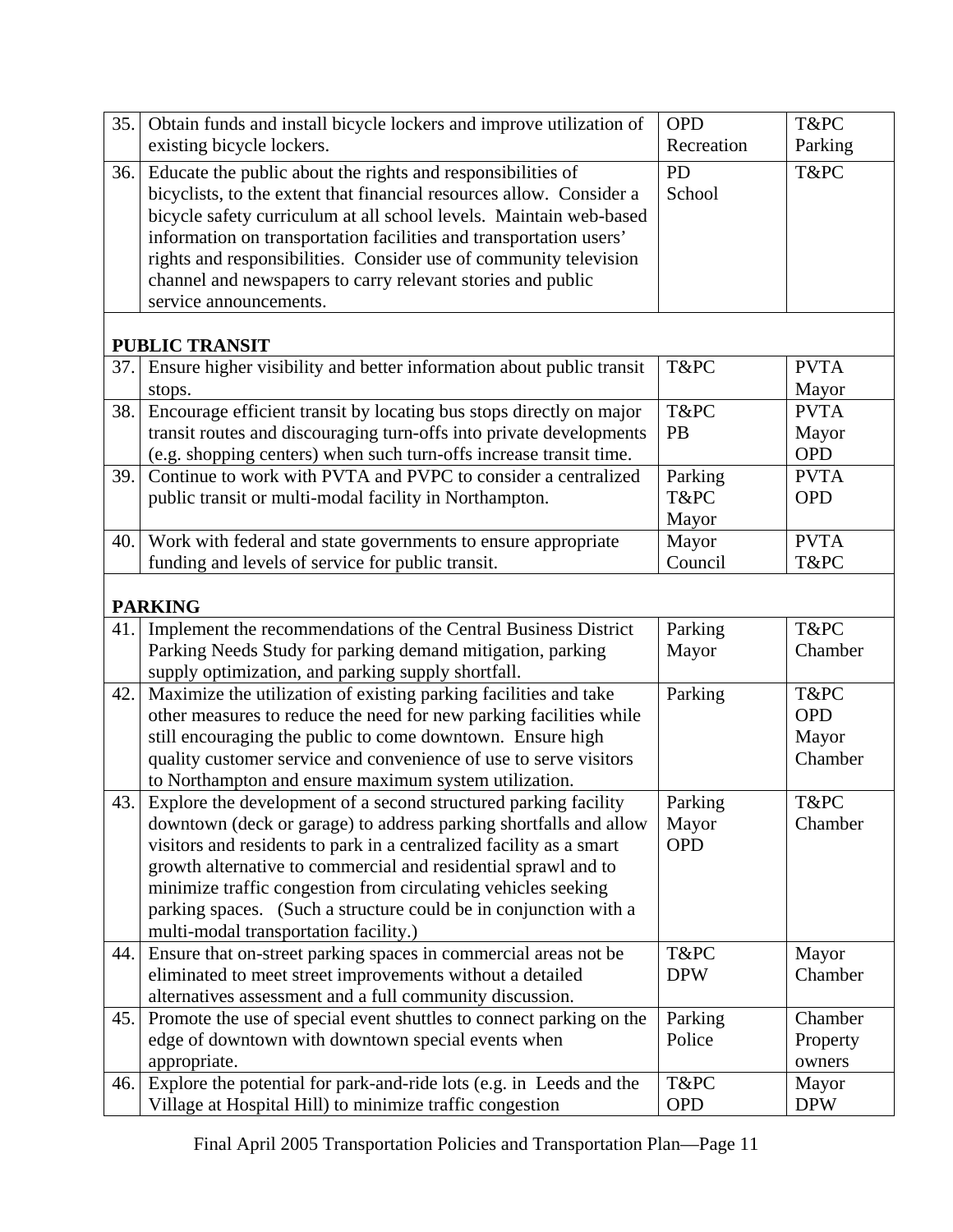| 47.  | Ensure adequate parking is present in newly proposed large                | PB         | <b>OPD</b> |
|------|---------------------------------------------------------------------------|------------|------------|
|      | projects to meet their parking demand, consistent with efforts to         |            |            |
|      | reduce traffic, cars, and parking needs through transportation            |            |            |
|      | demand management.                                                        |            |            |
| 48.  | Explore the potential for the City to offer a parking cashout, where      | Parking    | T&PC       |
|      | City employees receive a choice of free parking or its equivalent         | Mayor      |            |
|      | value in cash, to encourage employees to come to work in modes            |            |            |
|      | other than single occupancy vehicles. Use cash out program to             |            |            |
|      | promote similar efforts in the private sector.                            |            |            |
|      | <b>ENFORCEMENT</b>                                                        |            |            |
| 49.  | Enforce traffic and sidewalk regulations, ordinances, and statutes        | <b>PD</b>  | <b>DPW</b> |
|      | on the book in order to promote safety.                                   | Parking    |            |
|      |                                                                           |            |            |
|      | <b>TRANSPORTATION DEMAND MANAGEMENT</b>                                   |            |            |
| 50.  | Incorporate reasonable steps to reduce peak-hour single-                  | PB         | <b>OPD</b> |
|      | occupancy vehicle trips for new projects. Transportation demand           | <b>DPW</b> | <b>BPW</b> |
|      | management (TDM) techniques will be tailored to suit individual           | Parking    |            |
|      | project needs, user needs, and the overall feasibility of the project     |            |            |
|      | while addressing City TDM goals. This may include:                        |            |            |
|      | Capital improvements (e.g., sidewalks, bicycle lanes, non-                |            |            |
|      | motorized trails and connections, bus stops, car pool parking);           |            |            |
|      | Incentives for low-impact transportation (e.g., transit, car<br>$\bullet$ |            |            |
|      | pooling, cycling, and walking) along with reduced incentives              |            |            |
|      | for single-occupancy vehicles (e.g., below-cost employee                  |            |            |
|      | parking);                                                                 |            |            |
|      | Policies to redistribute traffic impacts (e.g., set employee hours        |            |            |
|      | to avoid peak hour commutes).                                             |            |            |
| 51.  | In locating municipal facilities, one of the goals is to build close to   | Mayor      | All city   |
|      | urban centers and otherwise close to the population the facilities        | Council    |            |
|      | will serve.                                                               |            |            |
| 52.  | Coordinate City land use policies and the land use plan with the          | PB         | T&PC       |
|      | city's transportation plan and shall consider the impacts of land         | <b>OPD</b> | Mayor      |
|      | use on the city's transportation system.                                  |            | Council    |
|      |                                                                           |            |            |
|      | <b>TRANSPORTATION SYSTEM IMPROVEMENTS</b>                                 |            |            |
| 53.  | Develop capital improvements requests to identify and prioritize          | T&PC       | Council    |
|      | transportation improvements that support this plan and economic           | <b>DPW</b> |            |
|      | development                                                               | <b>BPW</b> |            |
|      |                                                                           | Mayor      |            |
| 54.1 | Encourage and facilitate transportation improvements that support         | T&PC       | Council    |
|      | economic development in areas identified for growth in the city's         | <b>DPW</b> |            |
|      | comprehensive and other economic development plans.                       | <b>BPW</b> |            |
|      |                                                                           | Mayor      |            |
| 55.  | Monitor the status of infrastructure to work towards timely               | T&PC       | Council    |
|      | upgrades to meet the economic needs of the City.                          | <b>DPW</b> |            |
|      |                                                                           |            |            |

Final April 2005 Transportation Policies and Transportation Plan—Page 12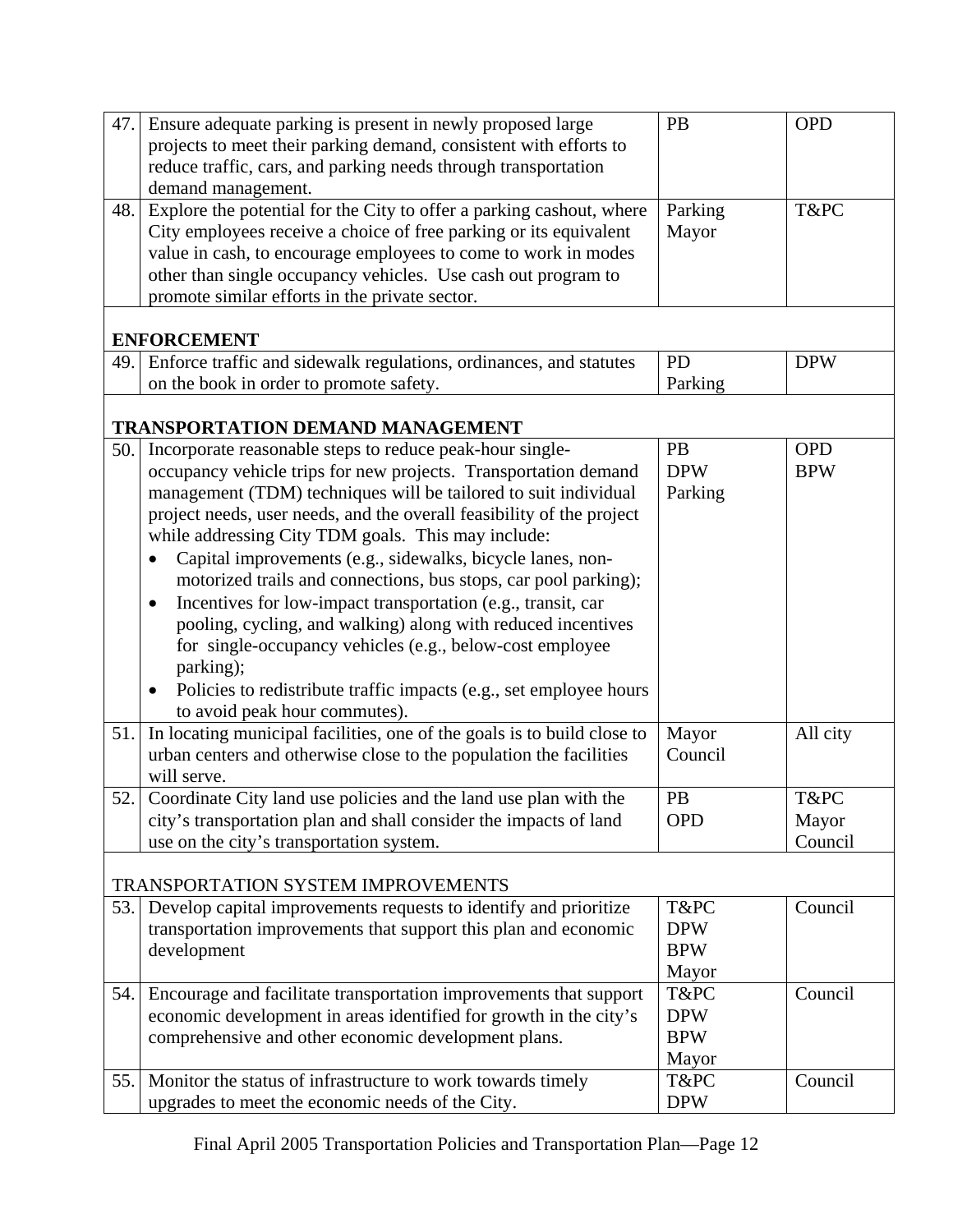|                |                                                                     | <b>BPW</b> |  |  |  |  |
|----------------|---------------------------------------------------------------------|------------|--|--|--|--|
|                | Mayor                                                               |            |  |  |  |  |
|                | <b>Responsible and Partner Agencies (and their abbreviations)</b>   |            |  |  |  |  |
| <b>BPW</b>     | <b>Board of Public Works</b>                                        |            |  |  |  |  |
| Chamber        | Northampton Area Chamber of Commerce                                |            |  |  |  |  |
| <b>COUNCIL</b> | City Council                                                        |            |  |  |  |  |
| <b>DPW</b>     | Department of Public Works                                          |            |  |  |  |  |
| <b>MAYOR</b>   | Mayor and Mayor's Office of Economic Development                    |            |  |  |  |  |
| <b>OPD</b>     | Office of Planning and Development                                  |            |  |  |  |  |
| <b>PARKING</b> | <b>Parking Division</b>                                             |            |  |  |  |  |
| <b>PB</b>      | <b>Planning Board</b>                                               |            |  |  |  |  |
| PD.            | <b>Police Department</b>                                            |            |  |  |  |  |
| <b>SCHOOL</b>  | School Department or Board                                          |            |  |  |  |  |
| Streetscape    | <b>Streetscape Advisory Committee</b>                               |            |  |  |  |  |
| T&PC           | <b>Transportation and Parking Commission</b>                        |            |  |  |  |  |
| <b>PVTA</b>    | $\overline{\phantom{0}}$<br>Pioneer Valley Transportation Authority |            |  |  |  |  |
|                |                                                                     |            |  |  |  |  |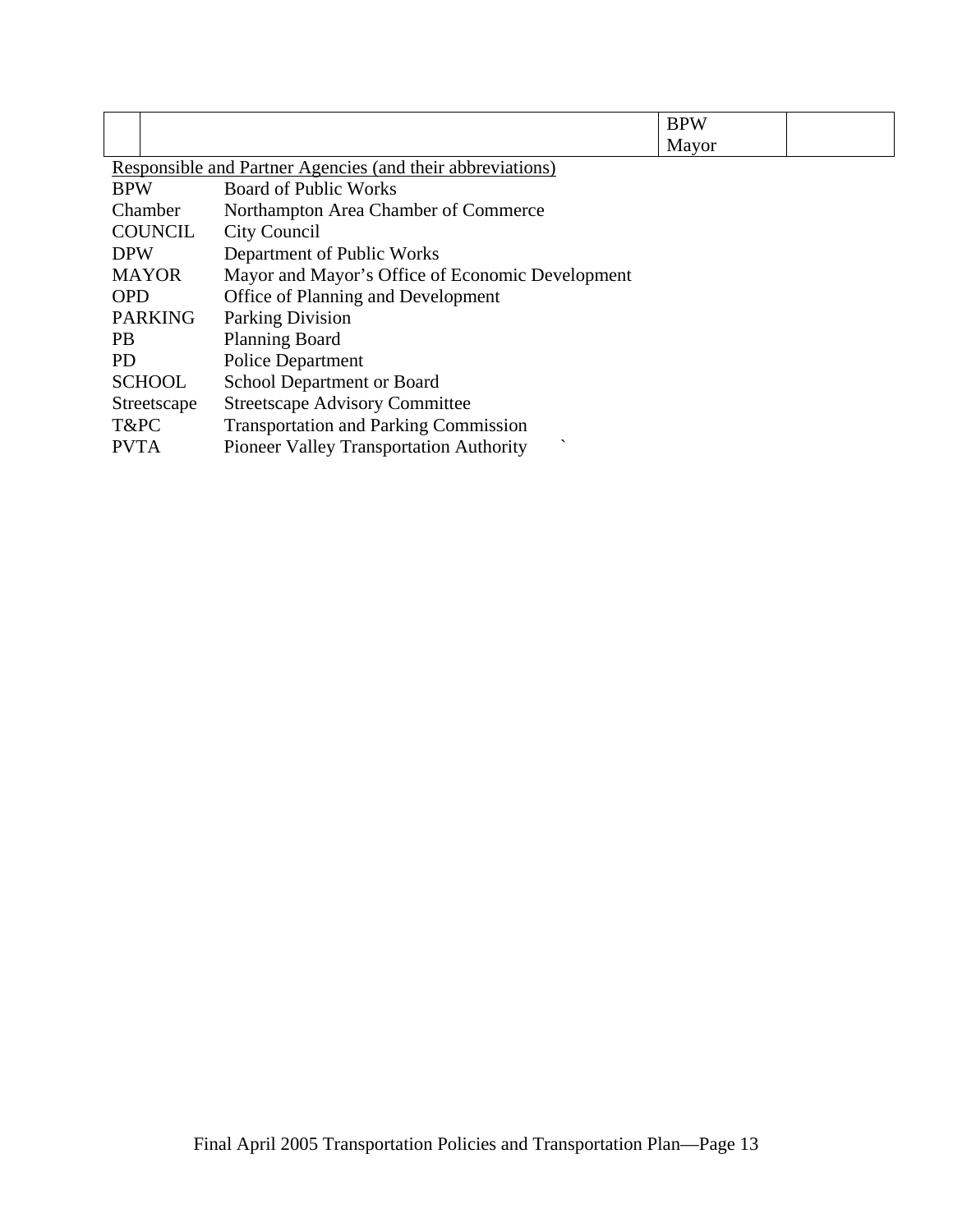# **Appendix A Sidewalk and Traffic Calming Priorities**

Discussions between members of the Pedestrian and Bicycle Subcommittee, School Department, School Committee and Police Department identified critically needed sidewalk links. These discussions primarily focused on sidewalks that could make students' journeys to school safer and those that could reduce busing costs by allowing students who lived within reasonable walking distance of the school to walk instead of ride the bus.

All of the lists in this Appendix shall be expanded in the near future by the DPW and T&PC to reflect additional priorities for sidewalks and traffic calming.

|                                             |                                             |                                                                                                                                                                                                                                                                                                                                                                                                                                                                                                                                                                                                                                                                                          | <b>Busing</b>                                                                        |
|---------------------------------------------|---------------------------------------------|------------------------------------------------------------------------------------------------------------------------------------------------------------------------------------------------------------------------------------------------------------------------------------------------------------------------------------------------------------------------------------------------------------------------------------------------------------------------------------------------------------------------------------------------------------------------------------------------------------------------------------------------------------------------------------------|--------------------------------------------------------------------------------------|
| <b>Street</b>                               | From/To                                     | <b>Discussion</b>                                                                                                                                                                                                                                                                                                                                                                                                                                                                                                                                                                                                                                                                        | <b>Savings</b>                                                                       |
| <b>Bridge Road</b>                          | Gables to                                   | Currently under design. Sidewalk construction prioritized for                                                                                                                                                                                                                                                                                                                                                                                                                                                                                                                                                                                                                            |                                                                                      |
| (Southside)                                 | <b>Jackson Street</b>                       | funding.                                                                                                                                                                                                                                                                                                                                                                                                                                                                                                                                                                                                                                                                                 |                                                                                      |
| <b>Prospect Street</b><br>(Southside)       | Massasoit St.<br>to Woodlawn<br>Ave.        | Currently students from the neighborhoods on the southside of<br>Elm Street are bused to Jackson Street School even though<br>they are within 2 miles because of the lack of a safe walking<br>route to the school, primarily due to the crossings of Elm<br>Street and Prospect Street. Moving the location of two<br>Crossing Guards would provide a safer walking route to<br>school. One Crossing Guard would move from the x-walk at<br>Forbes Ave. and Elm St. to the x-walk at Woodlawn Ave. and<br>Elm St. The second Crossing Guard would move from the x-<br>walk at Massasoit St. and Prospect St. to the x-walk at<br>Woodlawn Ave. and Prospect St. Funding could be sought | All 3 improvements could allow the elimination of an elementary bus<br>\$35,000/year |
|                                             |                                             | for any necessary crosswalk improvements, such as signage.                                                                                                                                                                                                                                                                                                                                                                                                                                                                                                                                                                                                                               |                                                                                      |
| <b>Hatfield Street</b><br>(Either Side)     | <b>Locust Street</b><br>to Bridge<br>Road   | This sidewalk would connect to the currently under design<br>Bridge Road sidewalk. Hatfield carries heavy commuter<br>traffic volumes (4,700 AADT) traveling at speed along a<br>narrow street through a residential neighborhood. A sidewalk<br>would open Smith Vocational High School, Northampton<br>High School, Cooley Dickinson Hospital and the<br>Northampton Bike Path to pedestrians from the surrounding                                                                                                                                                                                                                                                                     | route, saving                                                                        |
|                                             |                                             | neighborhoods.                                                                                                                                                                                                                                                                                                                                                                                                                                                                                                                                                                                                                                                                           |                                                                                      |
| North Elm<br><b>Street</b> (Either<br>Side) | <b>Hatfield Street</b><br>to Bridge<br>Road | This sidewalk would connect to the currently under design<br>Bridge Road sidewalk. North Elm carries commuter traffic<br>(2,000 ADT) traveling at speed along a narrow street. A<br>sidewalk would open Smith Vocational High School,<br>Northampton High School, Cooley Dickinson Hospital and                                                                                                                                                                                                                                                                                                                                                                                          |                                                                                      |
|                                             |                                             | the Northampton Bike Path to pedestrians from the Gables                                                                                                                                                                                                                                                                                                                                                                                                                                                                                                                                                                                                                                 |                                                                                      |

## **HIGHEST PRIORITY NEW SIDEWALKS AND PEDESTRIAN IMPROVEMENTS**

Locations are in no particular order.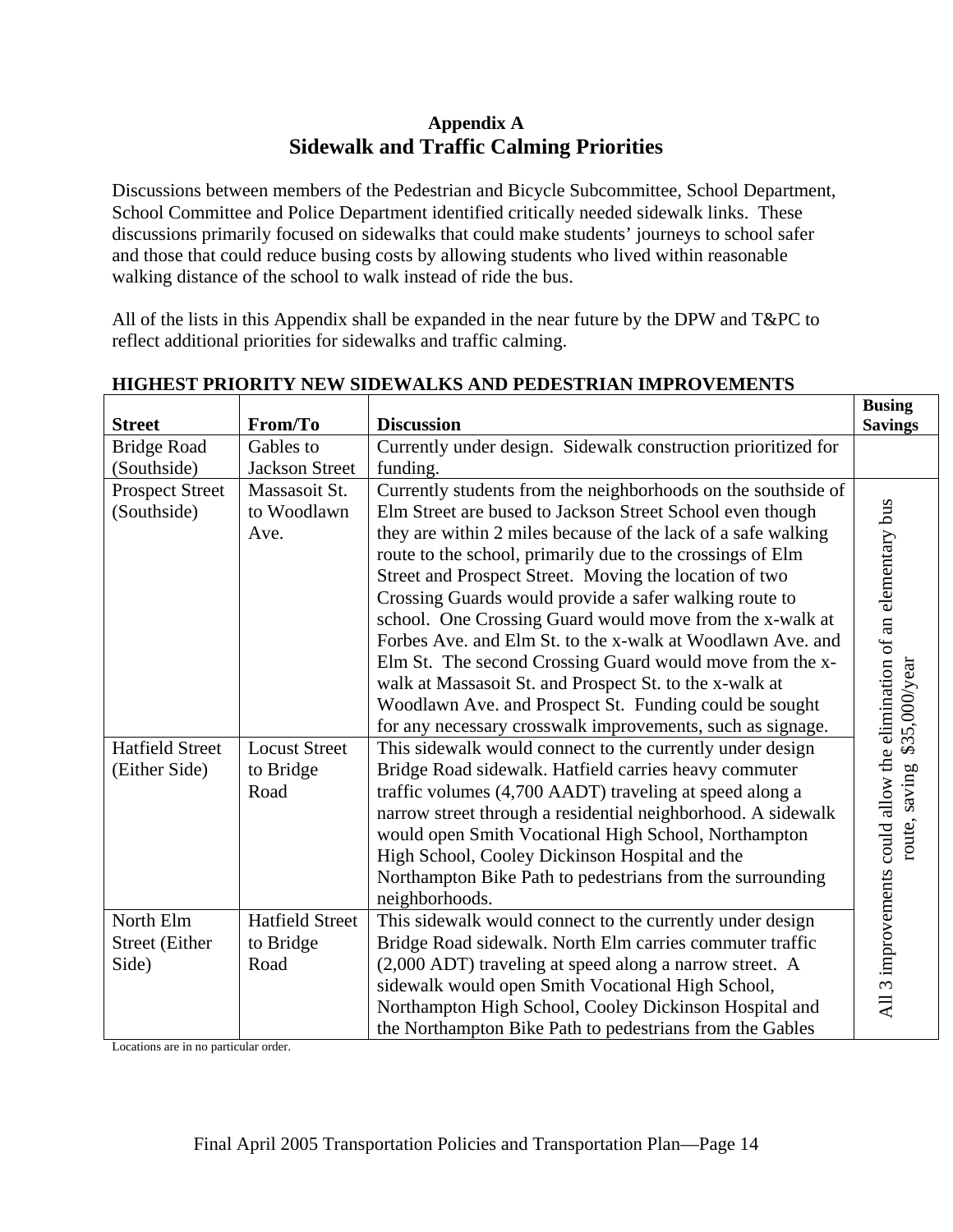| <b>Street</b>           | From/To              | <b>Discussion</b>                                             |
|-------------------------|----------------------|---------------------------------------------------------------|
| <b>Bridge Road</b>      | Chestnut             | Students in the Neighborhoods on the north side of Bridge     |
| (Northside)             | <b>Street to JFK</b> | Road are currently bused to JFK because Bridge Road is too    |
|                         | School               | dangerous for them to cross to get to the existing sidewalk.  |
|                         |                      | With the addition of this section of sidewalk all these       |
|                         |                      | students would no longer require busing.                      |
| <b>Bridge Road</b>      | Jackson St. to       |                                                               |
| (Southside)             | King St.             |                                                               |
| <b>Burts Pit Road</b>   | Ryan Road to         | Students in the Neighborhoods on the south side of Burts      |
|                         | Florence             | Pitt Road are currently bused to Ryan Road School because     |
|                         | Road                 | Burts Pitt Road is too dangerous for them to cross to get to  |
|                         |                      | the neighborhood roads that lead to the school and are        |
|                         |                      | currently used by the students living on the north side. With |
|                         |                      | the addition of this section of sidewalk all these students   |
|                         |                      | would no longer require busing.                               |
| Cooke Avenue            | Bridge Rd. to        |                                                               |
|                         | Hatfield St.         |                                                               |
| <b>Hatfield Street</b>  | <b>Bridge Road</b>   |                                                               |
|                         | to Cooke Ave.        |                                                               |
| Damon Road              | <b>River Run</b>     | Students in the River Run Condominiums are currently          |
|                         | access to            | bused to Bridge Street School. If there was a sidewalk from   |
|                         | King St.             | the complex along its access road and Damon Road, a           |
|                         |                      | pedestrian signal at Industrial Drive, and a sidewalk along   |
| <b>Industrial Drive</b> | Damon Rd. to         | Industrial Drive and Bates, then these students could then    |
| and Bates               | North St.            | walk and no longer require busing. (All of Damon Road         |
|                         |                      | should have sidewalks when Damon Road is reconstructed.)      |
| <b>Chestnut Street</b>  | Strawberry           | There is a short section of sidewalk missing south from       |
| (Eastside)              | Hill, south.         | Strawberry Hill, which if constructed would negate the need   |
|                         |                      | for pedestrians to cross the street.                          |
| <b>Elm Street</b>       | Woodlawn             | This section runs along the edge of Childs Park where there   |
| (Northside)             | Ave. to              | is currently a well defined "cow path" indicating a well used |
|                         | Prospect St.         | pedestrian route.                                             |
| Route 9                 | <b>Bridge Road</b>   | Currently there is no complete sidewalk connection between    |
|                         | to Florence          | Bridge Road and Leeds. A sidewalk exists on the west side     |
|                         | <b>Street</b>        | of Route 9 from Bridge Road for a short distance. The         |
|                         |                      | sidewalk then begins on the east side and continues to the    |
|                         |                      | VA Hospital entrance. A crosswalk across Route 9 connects     |
|                         |                      | the two sections of Sidewalk. It should be noted that there   |
|                         |                      | are plans to extend the Northampton bike path along the       |
|                         |                      | abandoned rail bed through Look Park. Additionally the        |
|                         |                      | intersection of Route 9 and Bridge Road is to be improved.    |
|                         |                      | A pedestrian connection between Bridge Road and Leeds         |
|                         |                      | would allow JFK students living in Leeds to walk or bike to   |
|                         |                      | school and residents to walk or bike to Florence or           |
|                         |                      | Downtown.                                                     |

# **MEDIUM PRIORITY LOCATIONS FOR NEW SIDEWALKS**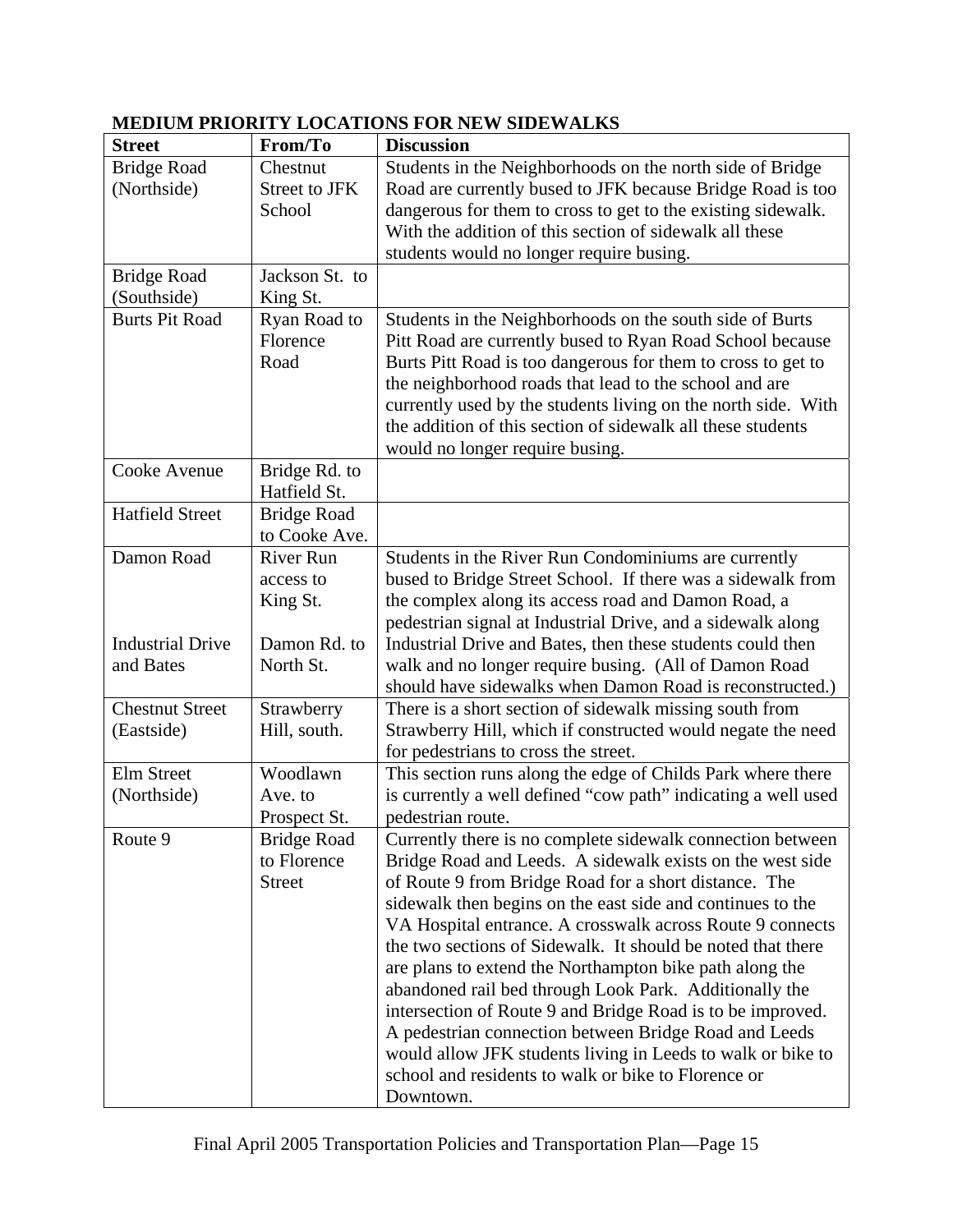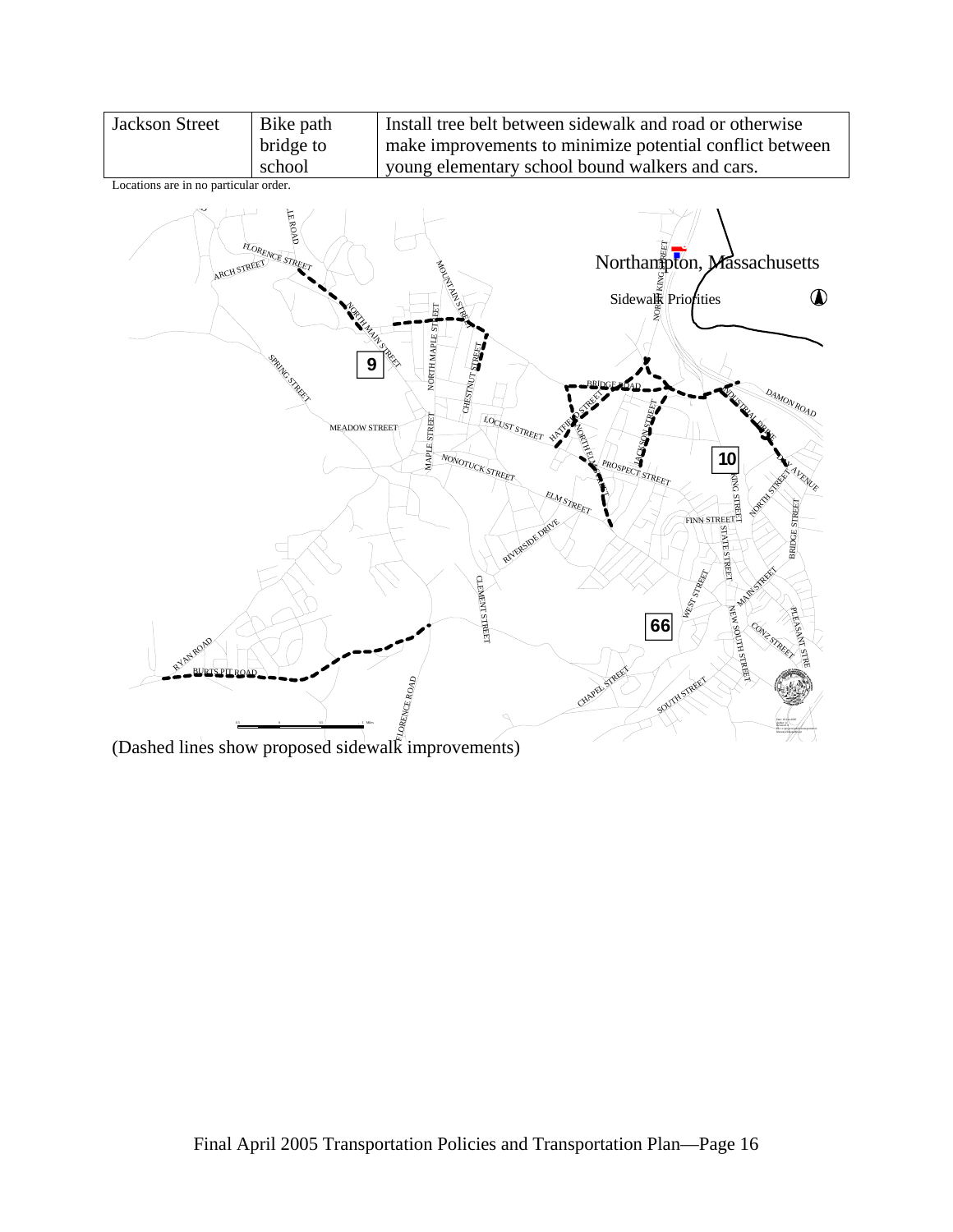| <b>Intersection</b>              | <b>Discussion</b>                                      |
|----------------------------------|--------------------------------------------------------|
| Riverside Dr./Federal Street     | Sidewalk shifts from one side of street to the other.  |
|                                  | Intersection has poor sight lines                      |
| Nonotuck St./Elm St./S. Main St. | With the addition of approximately 20 feet of sidewalk |
|                                  | on the south side, a cross walk could connect the      |
|                                  | existing sidewalks. This is a main pedestrian route to |
|                                  | NHS.                                                   |
| Locust St./Elm St./Prospect      |                                                        |
| <b>St./Hospital Driveway</b>     |                                                        |
| Damon Rd./King Street/ Bridge    | Pedestrian cycle needed                                |
| Road                             |                                                        |
| Woodlawn Ave./Prospect           | See discussion in Top Priority List.                   |
| St./Jackson St.                  |                                                        |
| Florence Rd./Ryan Rd.            |                                                        |
| Finn St./State St.               |                                                        |
| Hatfield St./Cooke Ave.          |                                                        |

#### **INTERSECTIONS PERCEIVED AS HAZARDOUS FOR PEDESTRIANS**

Locations are in no particular order.

### **PRIORITY SCHOOL BUS WAITING AREAS**

| <b>Intersection</b>           | <b>Discussion</b>                                           |
|-------------------------------|-------------------------------------------------------------|
| Dunphy Drive/Westhampton Road | Students currently wait at this intersection for the school |
|                               | bus. There is no sidewalk, so students stand in the road.   |
|                               | A formalized waiting area would allow students to wait      |
|                               | off the road.                                               |

Locations are in no particular order.

#### **TRAFFIC CALMING PRIORITIES**

| <b>Locations</b>                 | <b>Discussion</b>                                      |  |
|----------------------------------|--------------------------------------------------------|--|
| <b>Bridge Street School</b>      | Elementary School with children walking to school      |  |
| <b>Jackson Street School</b>     | Elementary School with children walking to school      |  |
| Leeds School                     | Elementary School with children walking to school      |  |
| Ryan Road School                 | Elementary School with children walking to school      |  |
| Hockanum Road by Pleasant St.*   | Funded by development project mitigation               |  |
| Hatfield Street at Cooke Avenue* | Dangerous intersection with traffic calming funded by  |  |
|                                  | development project mitigation                         |  |
| Pine Street (near S. Main)*      | Funded by development project mitigation               |  |
| Bliss Street*                    | Opportunity because of bridge closing and eventual new |  |
|                                  | bridge                                                 |  |

\*These projects are not necessarily the most critical traffic calming projects in the City, but are on the priority list because funding and other opportunities makes them the easiest projects to proceed on and to establish a model traffic calming process. Locations are in no particular order.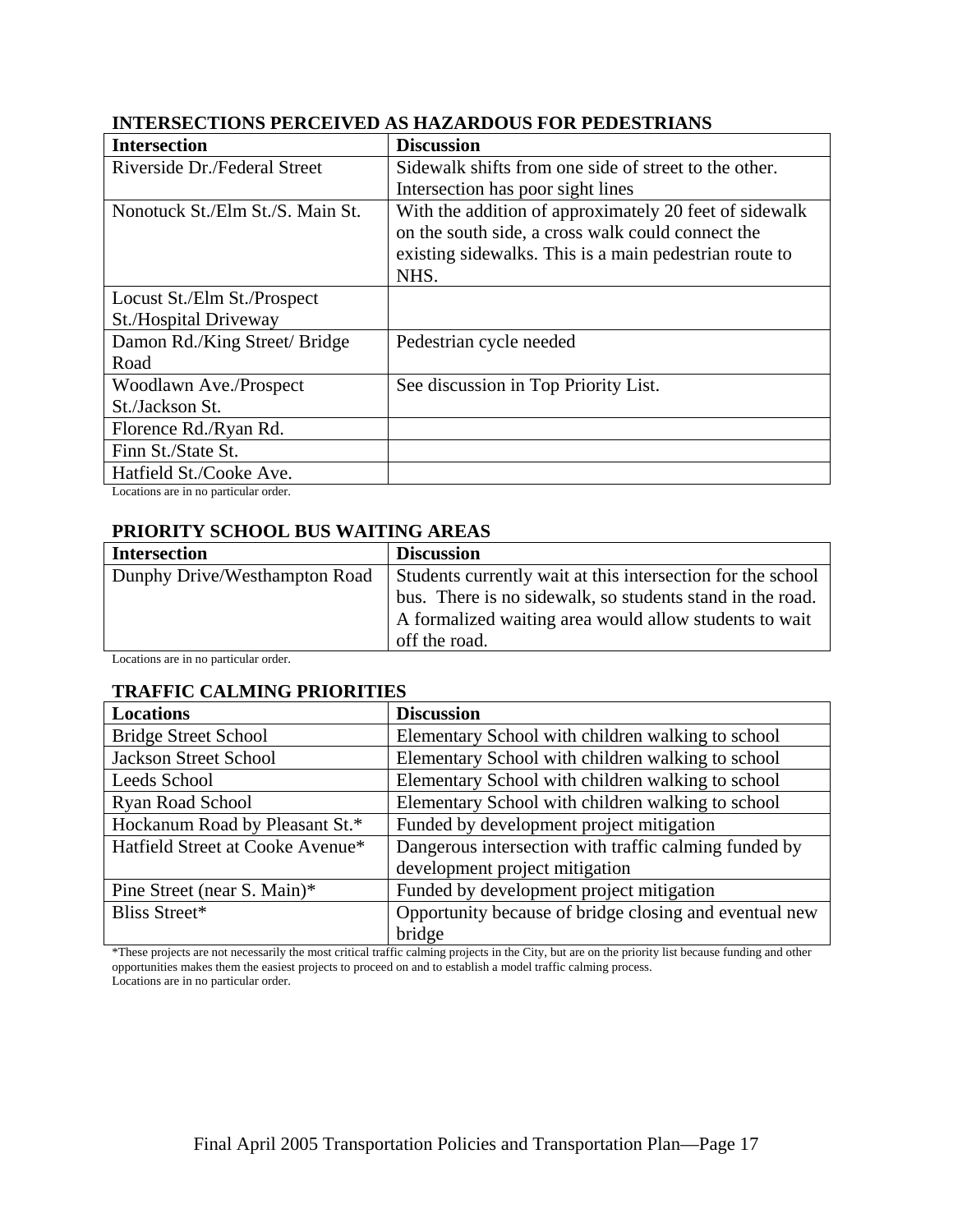## **Appendix B Bicycle Lane Design Guidelines**

**Bicycle lanes shall be designed in accordance with the most recent edition of the American Association of State Highway and Transporation Officials (AASHTO) "The Guide for the Development of Bicycle Facilities," with attention to the following aspects:** 

- 1. Bike lanes should contain appropriate pavement markings and signage.
- 2. Identified priority corridors for bike lane investigation and improvement by the DPW are: King Street (refer to VHB Study), the City-maintained portion of Bridge Street, improving the bicycle lane layout, markings and signage on South Street, maintaining the bicycle lane layout and crosswalks on Elm Street, and extending the Elm Street bicycle lane up Locust Street and Main Street into Florence Center.
- 3. In determining whether a bicycle lane is feasible, roadway travel lanes widths of 11 feet are generally considered adequate, unless specific local conditions require a wider lane width. Four-foot bicycle lanes are desirable, but three-foot bicycle lanes are a significant improvement over no bicycle lane. In areas with on-street parking typically there should be a seven-foot parking lane with an adjacent six-foot wide bicycle lane (three-foot for bicycles and a three-foot wide door zone buffer). Bicycle lanes should not generally be added next to diagonal parking.
- 4. Bicycle lanes should be created by measuring from the center line of the road, creating 11' or 12' travel lanes as appropriate, leaving the rest of the space for bicycle lanes (as opposed to measuring in from the curb, which can create unduly wide vehicle lanes and create sudden curves in the bicycle lane).
- 5. Right-turn vehicle lanes should be located on the right side of through bicycle lanes, with pavement markings used to indicate the location where vehicles should cross the bicycle lane (typically 200' back from the intersection).
- 6. One-way streets without parking on the left-side of the street (as the traffic flows) can be appropriate for bicycle lanes running counter to the flow of traffic.
- 7. Sidewalks designed to accommodate bicycles should be installed only with consideration of AASTO Guide for the Development of Bicycle Facilities and:
	- a. Should only be designed when the sidewalk is wide enough to accommodate the expected traffic; and
	- b. Driveway crossings are minimized and are designed to provide visibility and right-of-way for sidewalk traffic; and
	- c. Do not replace or discourage appropriate bicycle usage and/or bicycle lanes in the street.
	- d. Ensure that signage reinforces safe bicycling habits in children and new riders.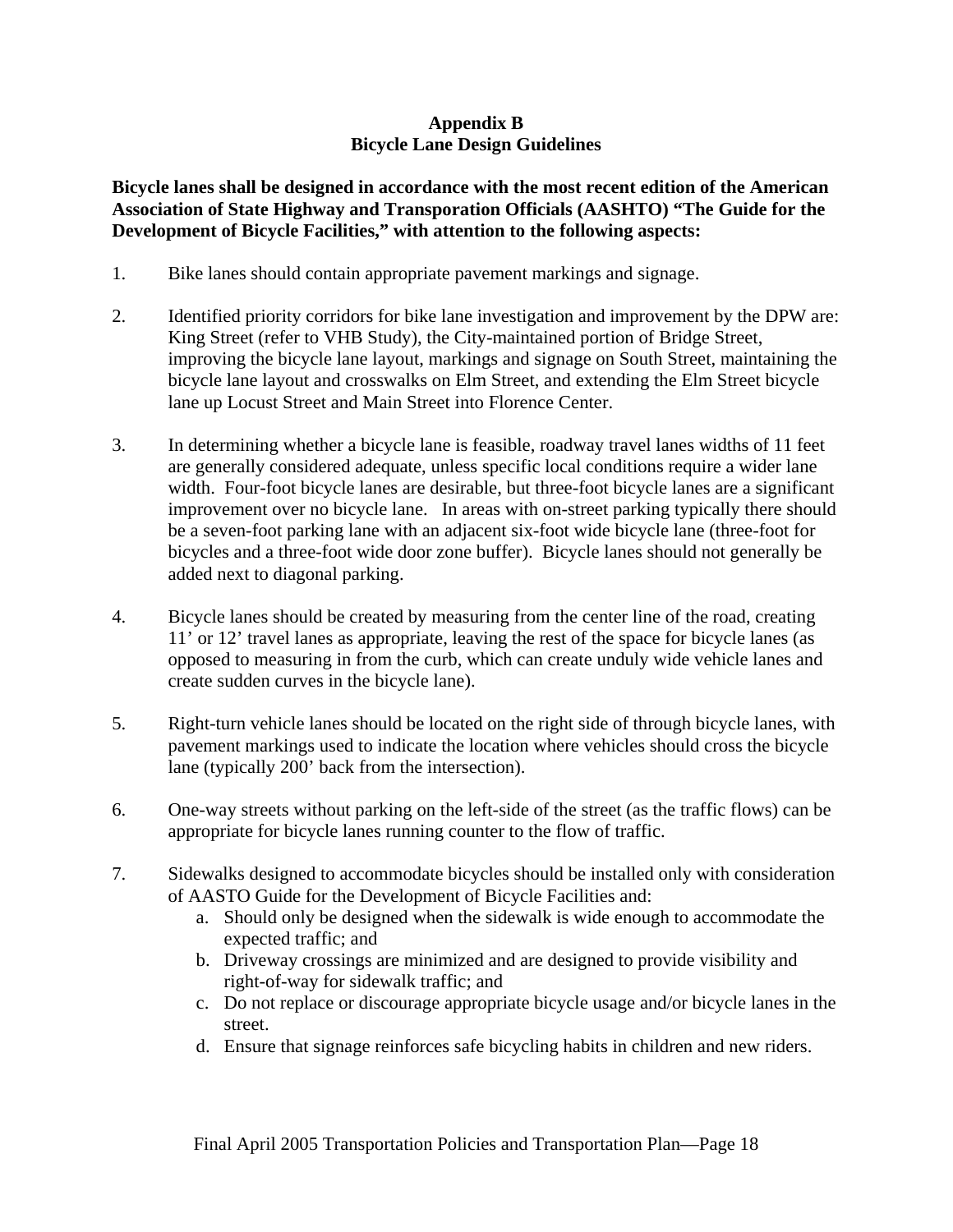## Minimum Road Widths for Bicycle Lanes

|                         | Minimum Traveled Lane    | Minimum Traveled Lane Width |
|-------------------------|--------------------------|-----------------------------|
|                         | Width (11' travel lanes) | $(12'$ travel lanes)        |
| Streets with no parking | 15'                      | 16'                         |
| One lane of parking     | 23'                      | $24^{\circ}$                |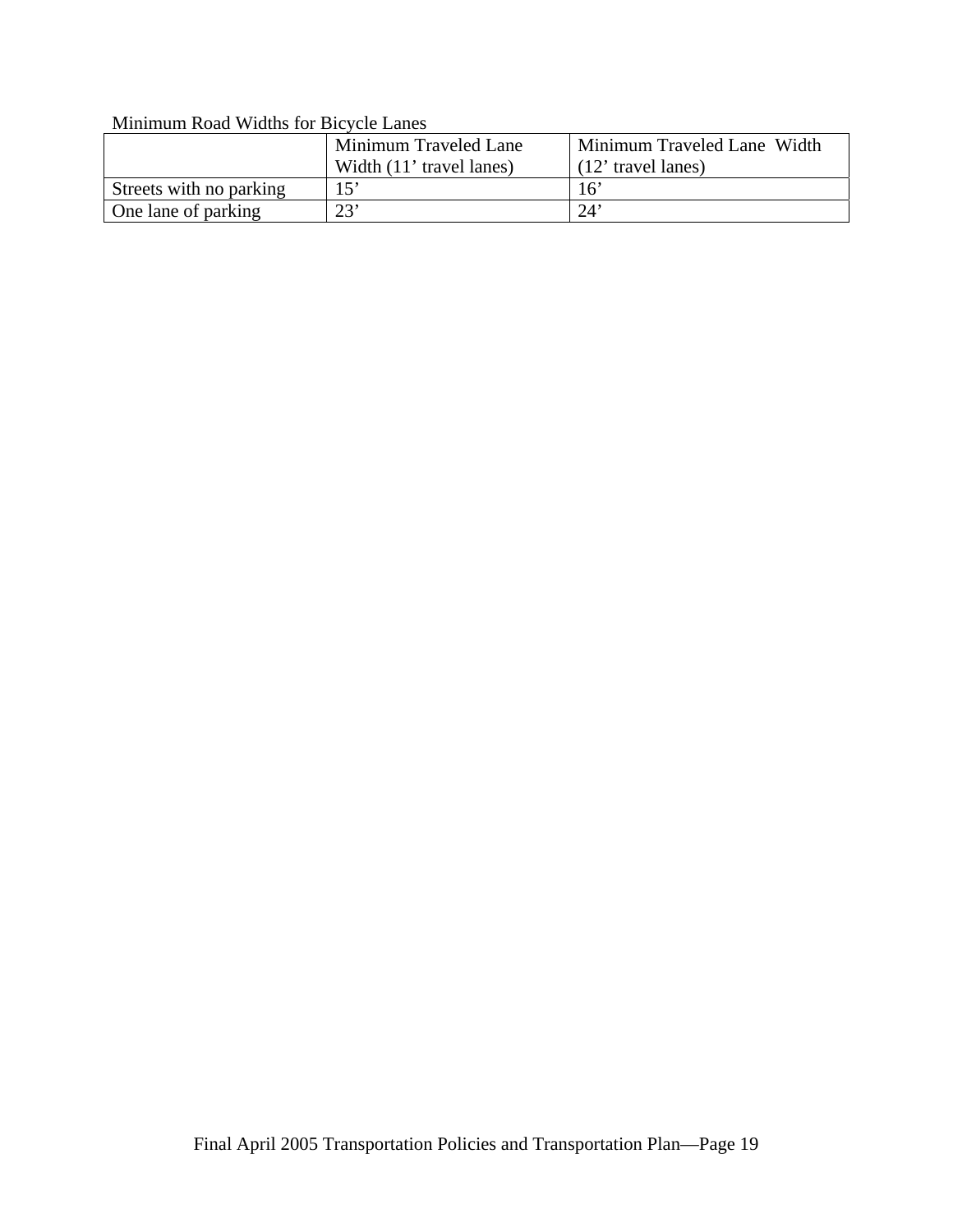## **Appendix C Roundabout Evaluation**

Roundabouts are the favored intersection treatment when appropriate. Suitability of roundabouts will be evaluated during the preliminary engineering analysis for all intersections being considered for significant reconstruction, realignment, signalization, and four-way stops. The following factors shall be considered when determining the suitability of a roundabout for a location.

Roundabout Benefits :

- 1. Roundabouts (particularly single lane) have been shown to substantially reduce the severity and number of crashes for all users (studies in the US have found safety benefits for bicyclists at roundabouts inconclusive, primarily due to the limited sample size of bicycle crashes at the locations studied).
- 2. The slow speed environment combined with the reduced number of conflict points provides more time for drivers to judge and react to other vehicles, pedestrians and bicyclists. This is particularly advantageous to older and novice drivers.
- 3. Pedestrian crossings at roundabouts provide less exposure to conflict due to the shorter crossing distances due to the spliter islands used to separate the approach and exit lanes. The slower vehicle speeds increases compliance with yield laws for pedestrians and less severe consequences if a vehicle/pedestrian collision occurs.
- 4. Yield control combined with low circulating speeds allow entering vehicles to accept relatively small gaps. Additionally, vehicles can simultaneously enter the roundabout from multiple approaches. These factors provide increased capacity, reduced delays, and therefore reductions in air pollution, reduced queue lengths and therefore, the need for extended storage lanes commonly seen at traffic signals.
- 5. Roundabouts do not have to be perfectly circular allowing their design to be adjusted to fit locations with unusual geometry and/or odd number of approaches. Roundabouts may also be useful in eliminating a pair of closely spaced intersections to combine them to form a multi-legged elongated roundabout. In locations where available right of way or geometry are limited a "mini-roundabout" design may still provide many of the benefits.
- 6. Traffic Calming effects on vehicle speeds are observed over several hundred feet both up and downstream of a roundabout.
- 7. Each roundabout installation is unique, but construction costs are typically comparable to a traffic signal installation with associated intersections improvements. Howevere, roundabouts will generally have reduced annual maintenance costs compared to traffic signals amounting to several thousand dollars a year (signal maintenance and electrical costs). Additionally the service life (time frame where acceptable operation will be sustained) of a roundabout is typically 25 years compared to 10 years for a traffic signal.
- 8. Roundabouts provide an opportunity to provide an aesthetic solution for intersection improvements.

## Roundabout Disadvantages

1. Heavily unbalanced traffic flows may not be efficiently accommodated at a roundabout, although if a roundabout is the highly desirable option for the intersection and the unbalanced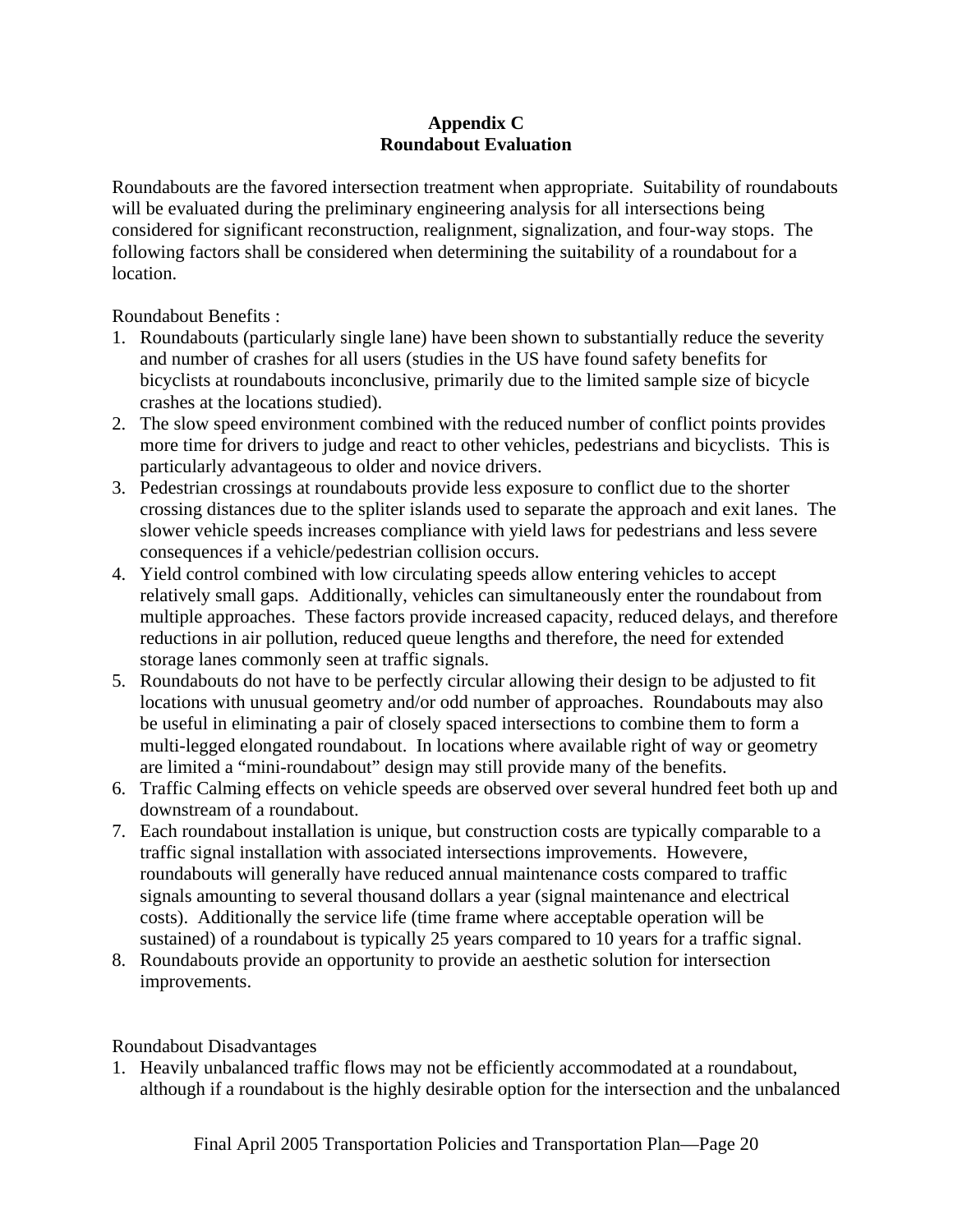flows occur during limited periods of the day, measures such as metering traffic signals on the unbalanced approach can often alleviate problems.

- 2. Intersections that experience extremely heavy pedestrian volumes may not be appropriate for a roundabout application as the capacity may be reduced.
- 3. Roundabouts typically require a larger footprint at the intersection and may not be able to be accommodated due to right of way or geometric constraints. In these circumstances the suitability of a mini-roundabout option should be considered.
- 4. Visually impaired pedestrians have expressed concern about navigating roundabouts, due to difficulty in locating crossing locations and identifying gaps in traffic at the crossing locations. Research is currently being conducted to identify the best treatments to accommodate the visually impaired. Care should be taken to ensure that sidewalks and crosswalks are designed with treatments that will assist the visually-impaired.
- 5. The safety benefits of roundabouts reduce as additional lanes are added.

### Roundabout Capacity Analysis

1. There are currently two commonly used software packages utilized for measuring the capacity of roundabouts in the U.S., aaSIDRA and RODEL. Capacity analysis of roundabouts should be conducted using one or both of these software programs.